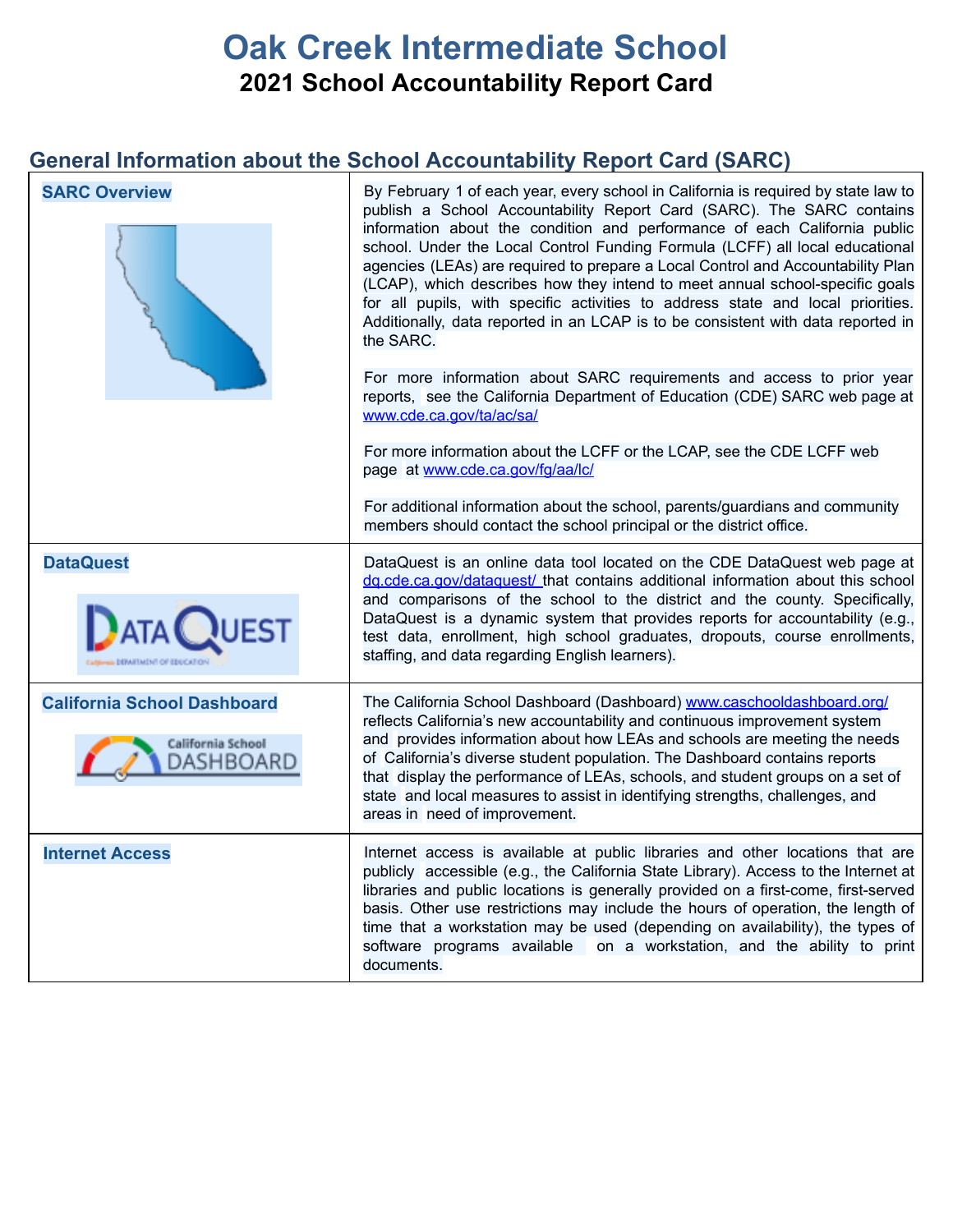2021-22 School Accountability Report Card Page 1 of 21 Oak Creek Intermediate School

**2021-22 School Contact Information**

**School Name Cak Creek Intermediate School**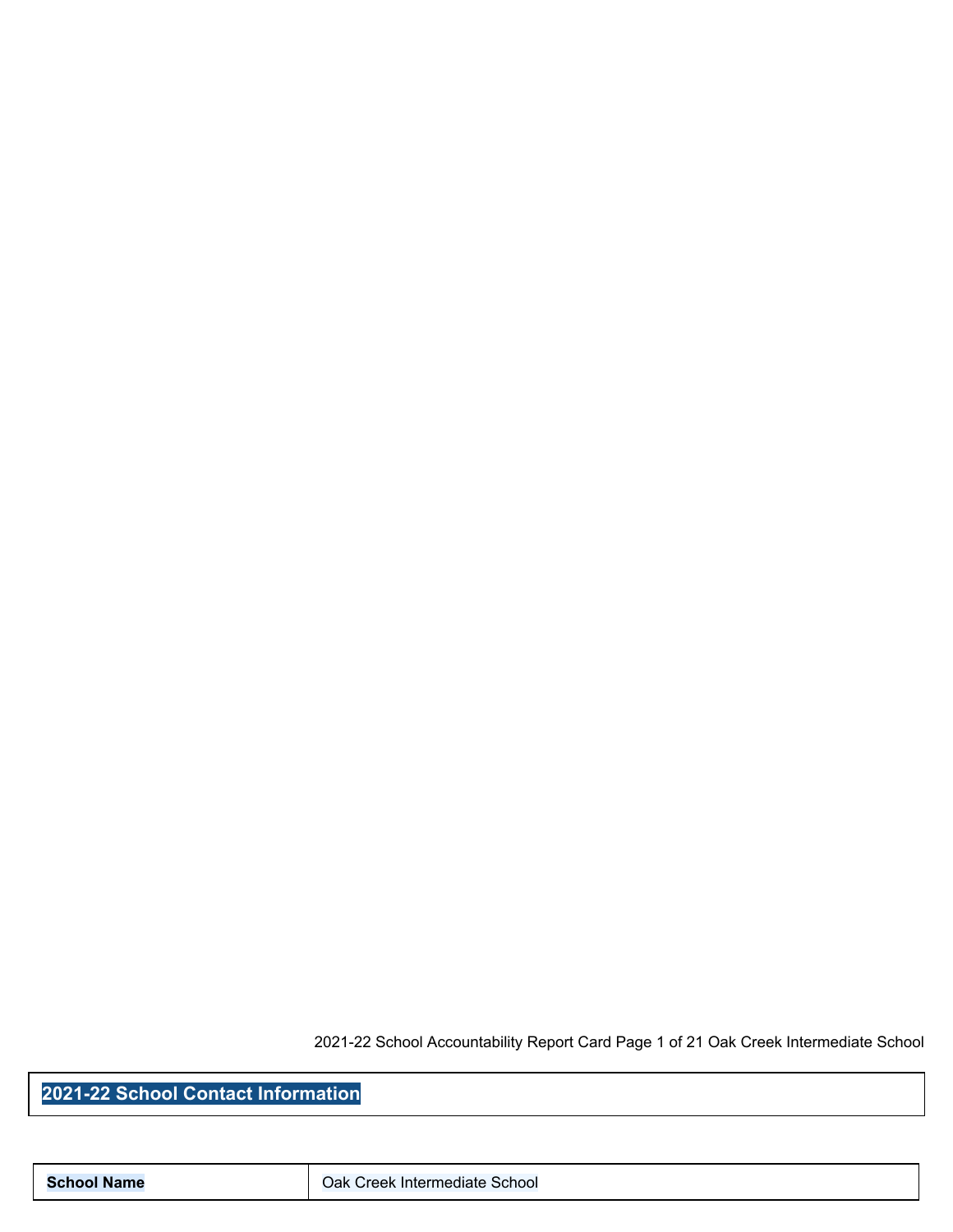| <b>Street</b>                               | 40094 Indian Springs Road |
|---------------------------------------------|---------------------------|
| City, State, Zip                            | Oakhurst, CA 93644        |
| <b>Phone Number</b>                         | (559) 642-1570            |
| <b>Principal</b>                            | <b>Tim McGrew</b>         |
| <b>Email Address</b>                        | Tmcgrew@basslakesd.org    |
| <b>School Website</b>                       |                           |
| <b>County-District-School (CDS)</b><br>Code | 20 65185 6101521          |

### **2021-22 District Contact Information**

| <b>District Name</b>            | Bass Lake Joint Union Elementary School District |  |  |  |
|---------------------------------|--------------------------------------------------|--|--|--|
| <b>Phone Number</b>             | 559-642-1555                                     |  |  |  |
| <b>Superintendent</b>           | Randall M. Seals                                 |  |  |  |
| <b>Email Address</b>            | rseals@basslakesd.org                            |  |  |  |
| <b>District Website Address</b> | www.basslakeschooldistrict.com                   |  |  |  |

#### **2021-22 School Overview**

#### OCI Mission Statement

At OCI we guide our students to reach their potential academically, physically, and socially. We foster the desire to reach their personal best and become lifelong learners. We teach our students to use technology effectively and appropriately. We believe that academic achievement is measured by the ability to solve problems in an ever-changing world. All of this takes place in a safe, positive, and supportive learning environment.

#### OCI School Profile

Oak Creek Intermediate School is one of 4 schools that make up Bass Lake Joint Union Elementary School District. It is a rural school located in the western foothills of the Sierra Nevada. OCI has an enrollment of 183 students. The school serves sixth through eighth grade students with a staff of 7 regular education teachers, 1 full time Reading Specialist,1 RSP teacher, 1 Special Day Class teacher, 2 part time RSP instructional assistants, 2 part time and 1 full time SDC instructional assistants, 1 full time tier 2 Social/Emotional aid, 1 full time counselor, a part time ELD/translator, a part time Library Tech, an office staff of 1.5, and 1 principal. The school psychologist is provided by the district and shared among the two school sites. The services of a Speech teacher is contracted through the Madera County Office of Education. Our students have the use of 1 to 1 Chromebooks and are well versed in technology. OCI was recently recognized as a PBIS Silver Level Recognition School. The Mission Statement adopted by the Bass Lake Joint Union Elementary School District and OCI is "Every Child... a Promise". This idea is supported by staff actions and deeds on a daily basis.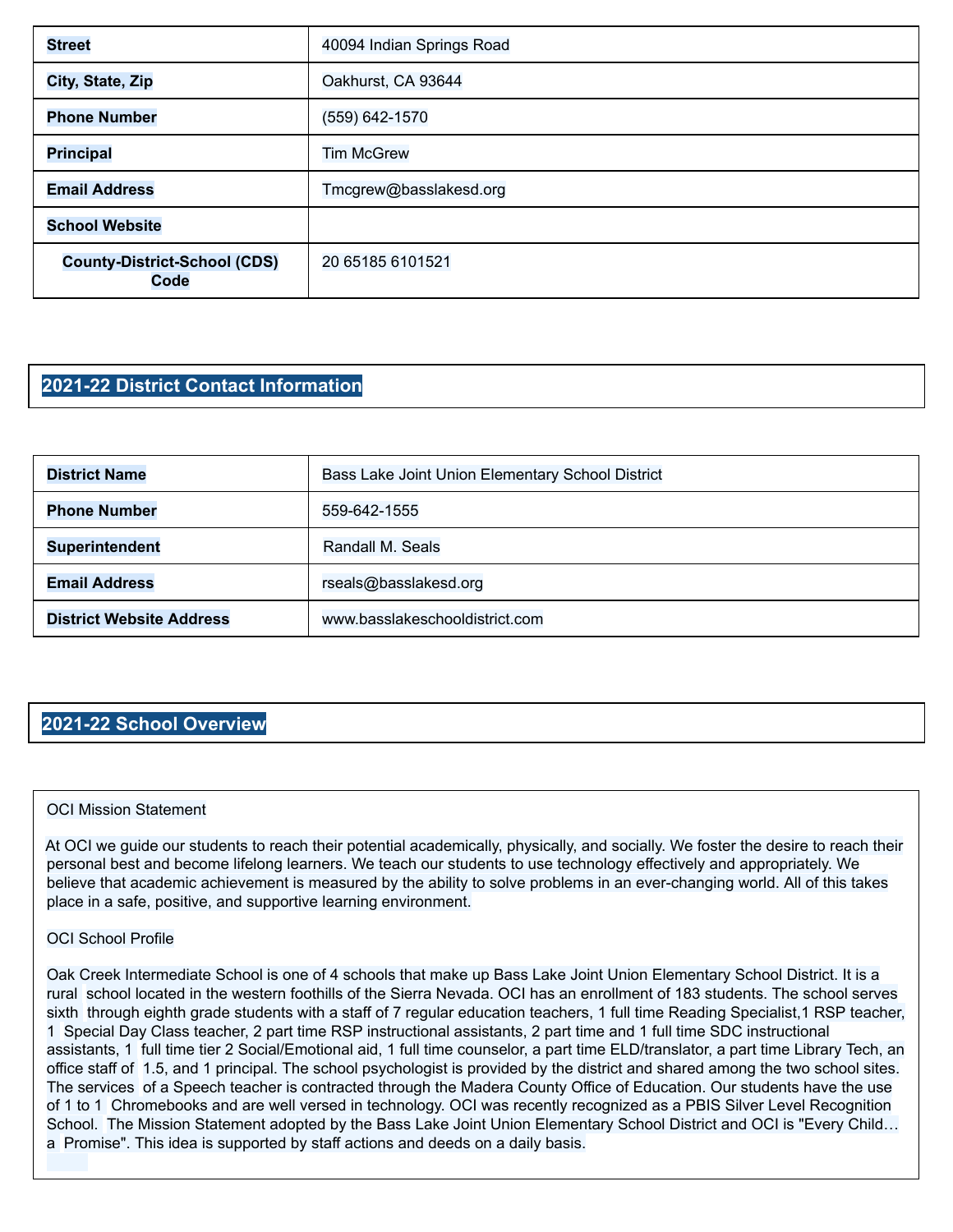### **About this School**

**2020-21 Student Enrollment by Grade Level**

| <b>Grade Level</b>      | <b>Number of Students</b> |
|-------------------------|---------------------------|
| Grade 6                 | 60                        |
| <b>Grade 7</b>          | 59                        |
| Grade 8                 | 62                        |
| <b>Total Enrollment</b> | 181                       |

#### **2020-21 Student Enrollment by Student Group**

| <b>Student Group</b>                      | <b>Percent of Total Enrollment</b> |
|-------------------------------------------|------------------------------------|
| American Indian or Alaska Native          | 2.8                                |
| <b>Asian</b>                              | 2.2                                |
| <b>Black or African American</b>          | 1.1                                |
| <b>Hispanic or Latino</b>                 | 31.5                               |
| Native Hawaiian or Pacific Islander       | 0.6                                |
| <b>Two or More Races</b>                  | 1.1                                |
| <b>White</b>                              | 60.8                               |
| <b>English Learners</b>                   | 13.3                               |
| <b>Homeless</b>                           | 0.6                                |
| Socioeconomically<br><b>Disadvantaged</b> | 65.7                               |
| <b>Students with Disabilities</b>         | 18.8                               |

### **A. Conditions of Learning State Priority: Basic**

The SARC provides the following information relevant to the State priority: Basic (Priority 1):

- Degree to which teachers are appropriately assigned and fully credentialed in the subject area and for the pupils they are teaching;
- Pupils have access to standards-aligned instructional materials; and
- School facilities are maintained in good repair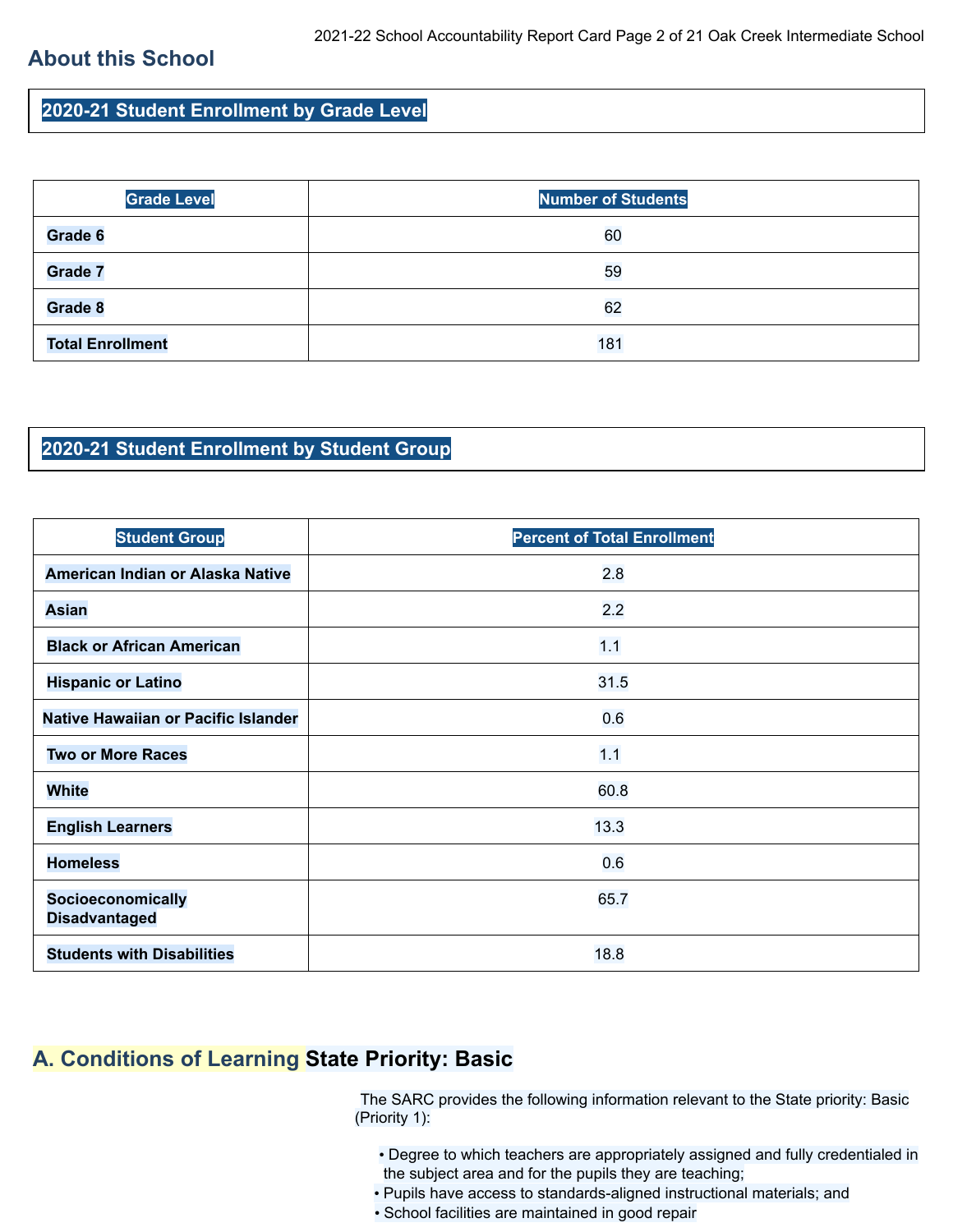2021-22 School Accountability Report Card Page 3 of 21 Oak Creek Intermediate School

### **2019-20 Teacher Preparation and Placement**

| <b>Authorization/Assignment</b>                                                                 | 2019-20 |
|-------------------------------------------------------------------------------------------------|---------|
| Fully (Preliminary or Clear) Credentialed for Subject and Student Placement (properly assigned) |         |
| <b>Intern Credential Holders Properly Assigned</b>                                              |         |
| Teachers Without Credentials and Misassignments ("ineffective" under ESSA)                      |         |
| Credentialed Teachers Assigned Out-of-Field ("out-of-field" under ESSA)                         |         |
| <b>Unknown</b>                                                                                  |         |
| <b>Total Teaching Positions</b>                                                                 |         |

Note: The data in this table is based on Full Time Equivalent (FTE) status. One FTE equals one staff member working full time; one FTE could also represent two staff members who each work 50 percent of full time. Additionally, an assignment is defined as a position that an educator is assigned to based on setting, subject, and grade level. An authorization is defined as the services that an educator is authorized to provide to students.

**2019-20 Teachers Without Credentials and Misassignments (considered "ineffective" under ESSA)**

| <b>Authorization/Assignment</b>                              | 2019-20 |
|--------------------------------------------------------------|---------|
| <b>Permits and Waivers</b>                                   |         |
| <b>Misassignments</b>                                        |         |
| <b>Vacant Positions</b>                                      |         |
| <b>Total Teachers Without Credentials and Misassignments</b> |         |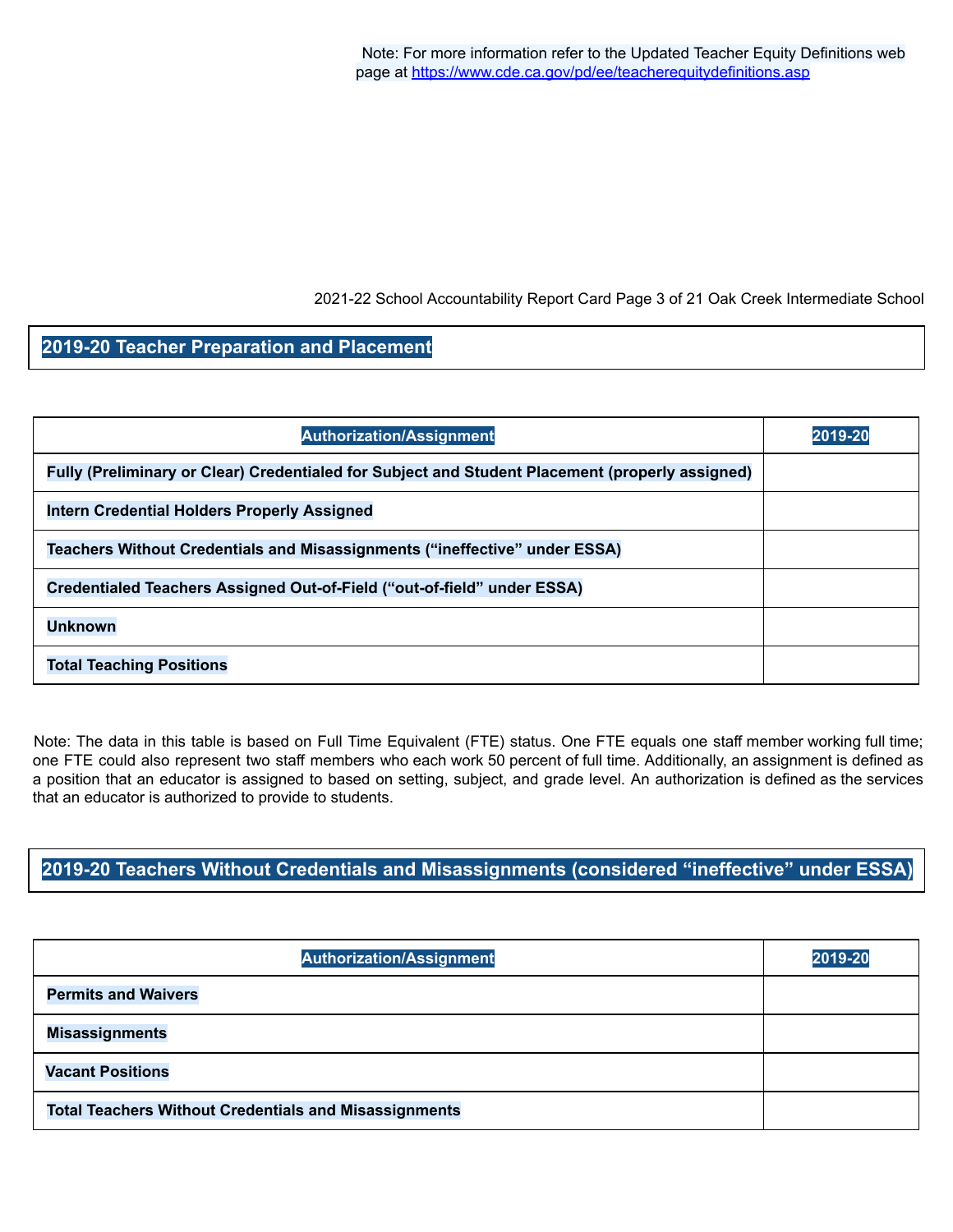### **2019-20 Credentialed Teachers Assigned Out-of-Field (considered "out-of-field" under ESSA)**

| Indicator                                                     | 2019-20 |
|---------------------------------------------------------------|---------|
| <b>Credentialed Teachers Authorized on a Permit or Waiver</b> |         |
| <b>Local Assignment Options</b>                               |         |
| <b>Total Out-of-Field Teachers</b>                            |         |

### **2019-20 Class Assignments**

| <b>Indicator</b>                                                                                                                                    | 2019-20 |
|-----------------------------------------------------------------------------------------------------------------------------------------------------|---------|
| <b>Misassignments for English Learners</b><br>(a percentage of all the classes with English learners taught by teachers that are misassigned)       |         |
| No credential, permit or authorization to teach<br>(a percentage of all the classes taught by teachers with no record of an authorization to teach) |         |

2021-22 School Accountability Report Card Page 4 of 21 Oak Creek Intermediate School

**2021-22 Quality, Currency, Availability of Textbooks and Other Instructional Materials**

The district establishes a text book selection committee that reviews and researches the current adoption offerings. We have been through the process with ELA and Math in recent years and just adopted Amplify as a Science curriculum. All students have access to text books either with a book or online versions of the text.

|--|

| <b>Subject</b>               | <b>Textbooks and Other Instructional Materials/year</b><br>of Adoption | From<br><b>Most</b><br><b>Recent</b><br><b>Adopti</b><br>on <sup>2</sup> | Percent<br><b>Students</b><br><b>Lacking</b><br>Own<br><b>Assigned</b><br><b>Copy</b> |
|------------------------------|------------------------------------------------------------------------|--------------------------------------------------------------------------|---------------------------------------------------------------------------------------|
| <b>Reading/Language Arts</b> | Amplify, 2017                                                          | Yes                                                                      | $\bf{0}$                                                                              |
| <b>Mathematics</b>           | CPM, 2015                                                              | Yes                                                                      | $\overline{0}$                                                                        |
| <b>Science</b>               | Amplify, 2021                                                          | Yes                                                                      | $\overline{0}$                                                                        |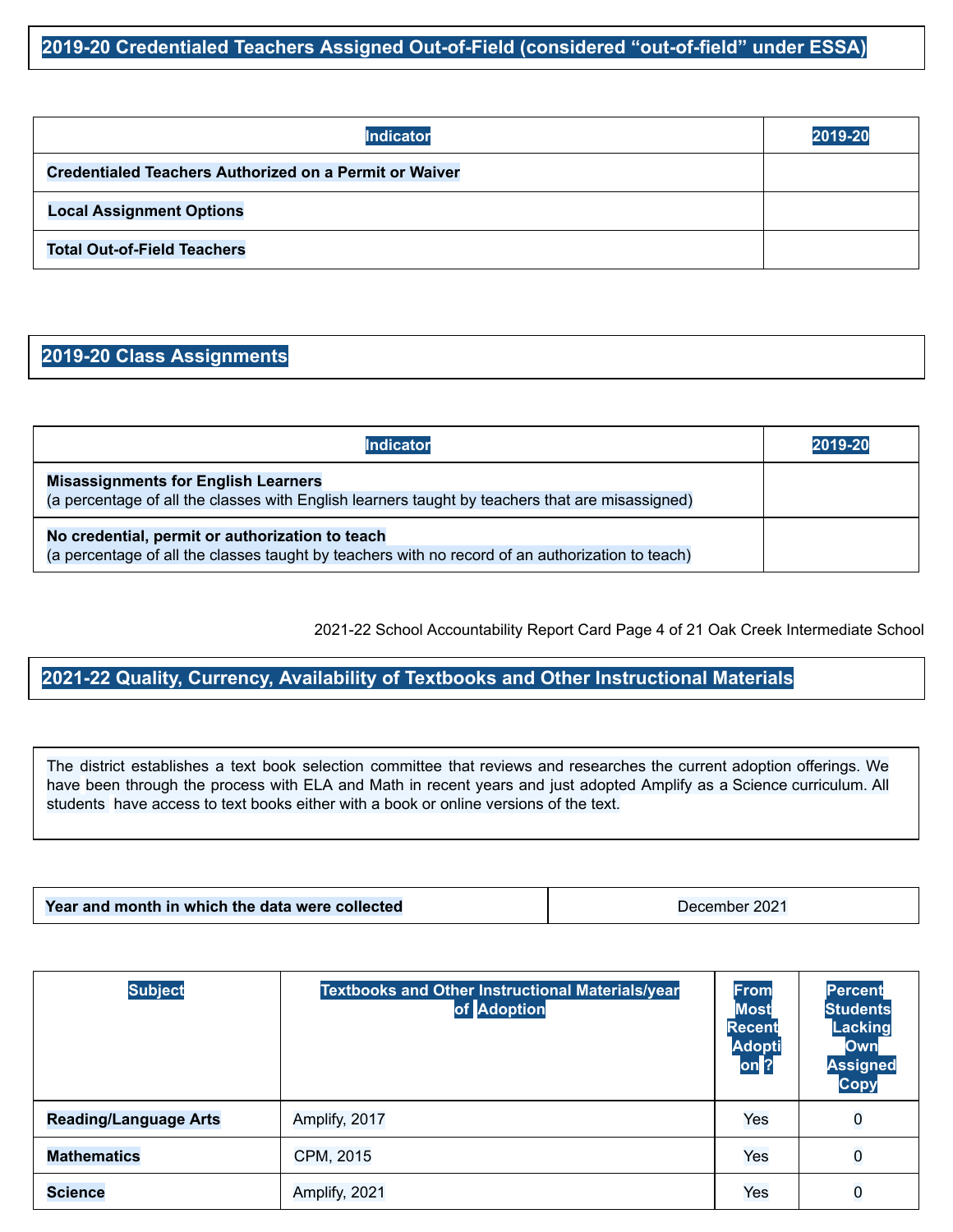#### **School Facility Conditions and Planned Improvements**

Our school rating was exemplary based on the last FIT. We recently put in additional walk ways, and took out a few trees that were close to foundations. Our water system was upgraded in 2017 by connecting to the Hillview Water System. The school site and district worked together to develop a prioritized list of items to replace or repair in the coming years to ensure that our

site is well maintained and safe. The district replaced our aging phone system with a new state of the art system that is expandable to include bells and alarm system. We installed irrigation and grassed areas where dirt previously existed. The district replaced the gym floor that was in need of repair. We are in the process of replacing the HVAC system for the Gym/Lunchroom and plan to replace heater/air conditioning units on all buildings. We are also going to remove an old portable 507 and get 4 new portable classrooms. Finally we just bought and placed a C-train container to house classroom furniture and an electric cart. We are constantly working to improve our site.



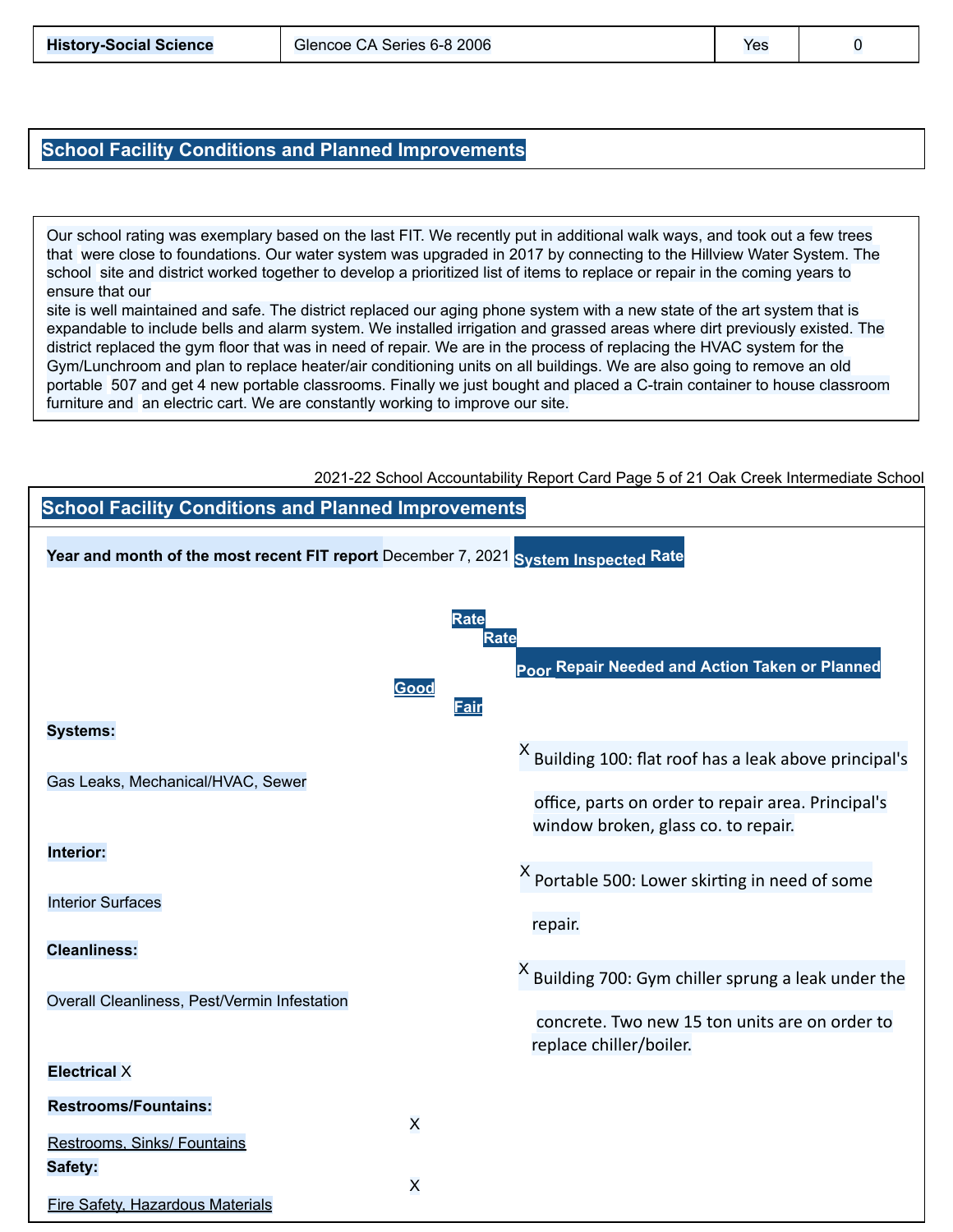#### **Structural:**

Structural Damage, Roofs

**External:**

X

X

Playground/School Grounds, Windows/ Doors/Gates/Fences

#### **Overall Facility Rate**

**Exemplary Good Fair Poor** X

2021-22 School Accountability Report Card Page 6 of 21 Oak Creek Intermediate School

#### **B. Pupil Outcomes State Priority: Pupil Achievement**

The SARC provides the following information relevant to the State priority: Pupil Achievement (Priority 4):

#### **Statewide Assessments**

(i.e., California Assessment of Student Performance and Progress [CAASPP] System includes the Smarter Balanced Summative Assessments for students in the general education population and the California Alternate Assessments [CAAs] for English language arts/literacy [ELA] and mathematics given in grades three through eight and grade eleven. Only eligible students may participate in the administration of the CAAs. CAAs items are aligned with alternate achievement standards, which are linked with the Common Core State Standards [CCSS] for students with the most significant cognitive disabilities).

The CAASPP System encompasses the following assessments and student participation requirements:

1. **Smarter Balanced Summative Assessments and CAAs for ELA** in grades three through eight and grade eleven.

- 2. **Smarter Balanced Summative Assessments and CAAs for mathematics** in grades three through eight and grade eleven.
- 3. **California Science Test (CAST) and CAAs for Science** in grades five, eight, and once in high school (i.e., grade ten, eleven, or twelve).

#### **SARC Reporting in the 2020-2021 School Year Only**

Where the most viable option, LEAs were required to administer the statewide summative assessment in ELA and mathematics. Where a statewide summative assessment was not the most viable option for the LEA (or for one or more grade level[s] within the LEA) due to the pandemic, LEAs were allowed to report results from a different assessment that met the criteria established by the State Board of Education (SBE) on March 16, 2021. The assessments were required to be:

- Aligned with CA CCSS for ELA and mathematics;
- Available to students in grades 3 through 8, and grade 11; and
- Uniformly administered across a grade, grade span, school, or district to all eligible students.

#### **Options**

Note that the CAAs could only be administered in-person following health and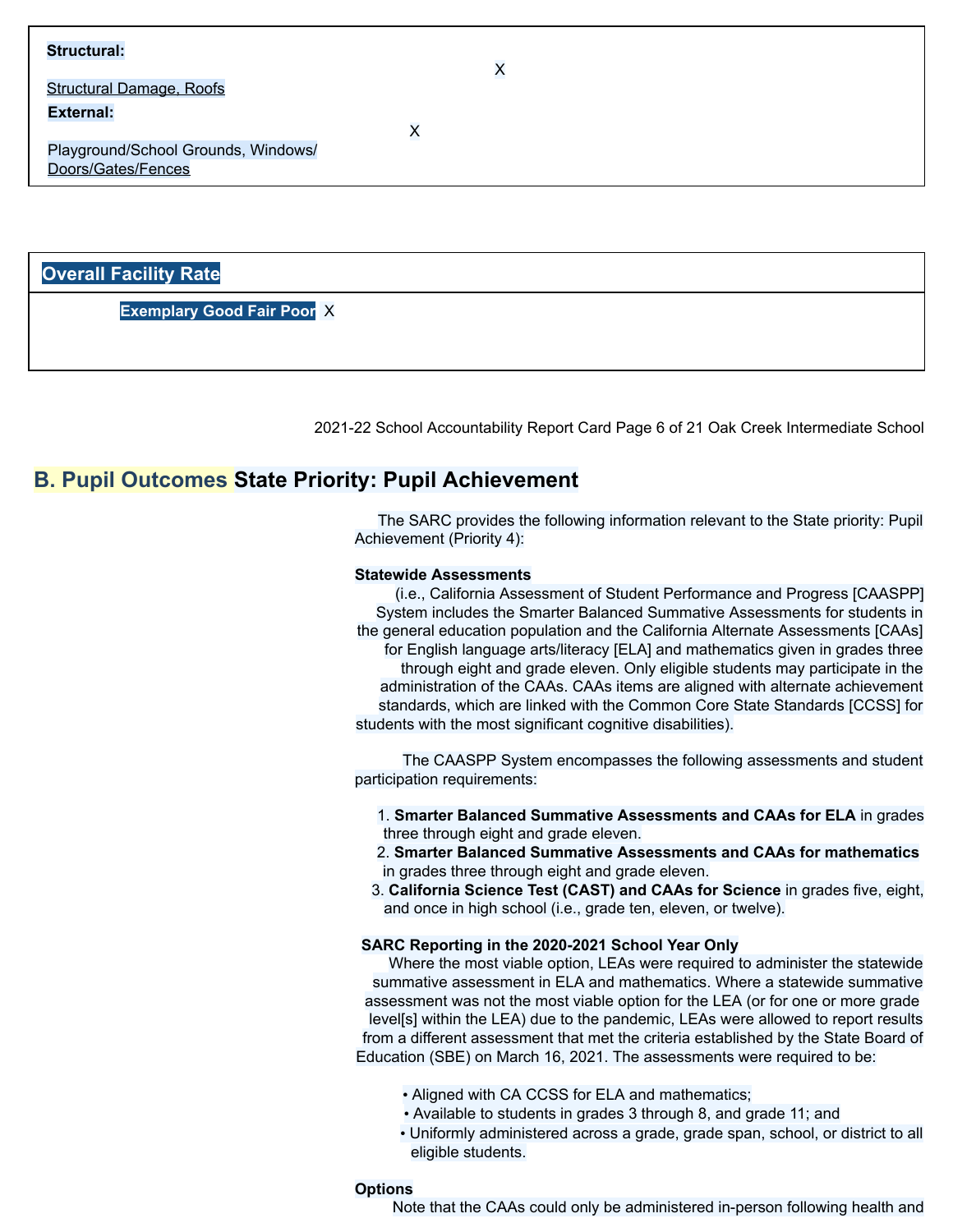safety requirements. If it was not viable for the LEA to administer the CAAs in person with health and safety guidelines in place, the LEA was directed to not administer the tests. There were no other assessment options available for the CAAs. Schools administered the Smarter Balanced Summative Assessments for ELA and mathematics, other assessments that meet the SBE criteria, or a combination of both, and they could only choose one of the following:

- Smarter Balanced ELA and mathematics summative assessments;
- Other assessments meeting the SBE criteria; or

• Combination of Smarter Balanced ELA and mathematics summative assessments and other assessments.

The percentage of students who have successfully completed courses that satisfy the requirements for entrance to the University of California and the California State University, or career technical education sequences or programs of study.

2021-22 School Accountability Report Card Page 7 of 21 Oak Creek Intermediate School

### **Percentage of Students Meeting or Exceeding the State Standard on CAASPP**

This table displays CAASPP test results in ELA and mathematics for all students grades three through eight and grade eleven taking and completing a state-administered assessment.

The 2019-2020 data cells with N/A values indicate that the 2019-2020 data are not available due to the COVID-19 pandemic and resulting summative test suspension. The Executive Order N-30-20 was issued which waived the assessment, accountability, and reporting requirements for the 2019-2020 school year.

The 2020-2021 data cells have N/A values because these data are not comparable to other year data due to the COVID-19 pandemic during the 2020-2021 school year. Where the CAASPP assessments in ELA and/or mathematics is not the most viable option, the LEAs were allowed to administer local assessments. Therefore, the 2020-2021 data between school years for the school, district, state are not an accurate comparison. As such, it is inappropriate to compare results of the 2020-2021 school year to other school years.



2021-22 School Accountability Report Card Page 8 of 21 Oak Creek Intermediate School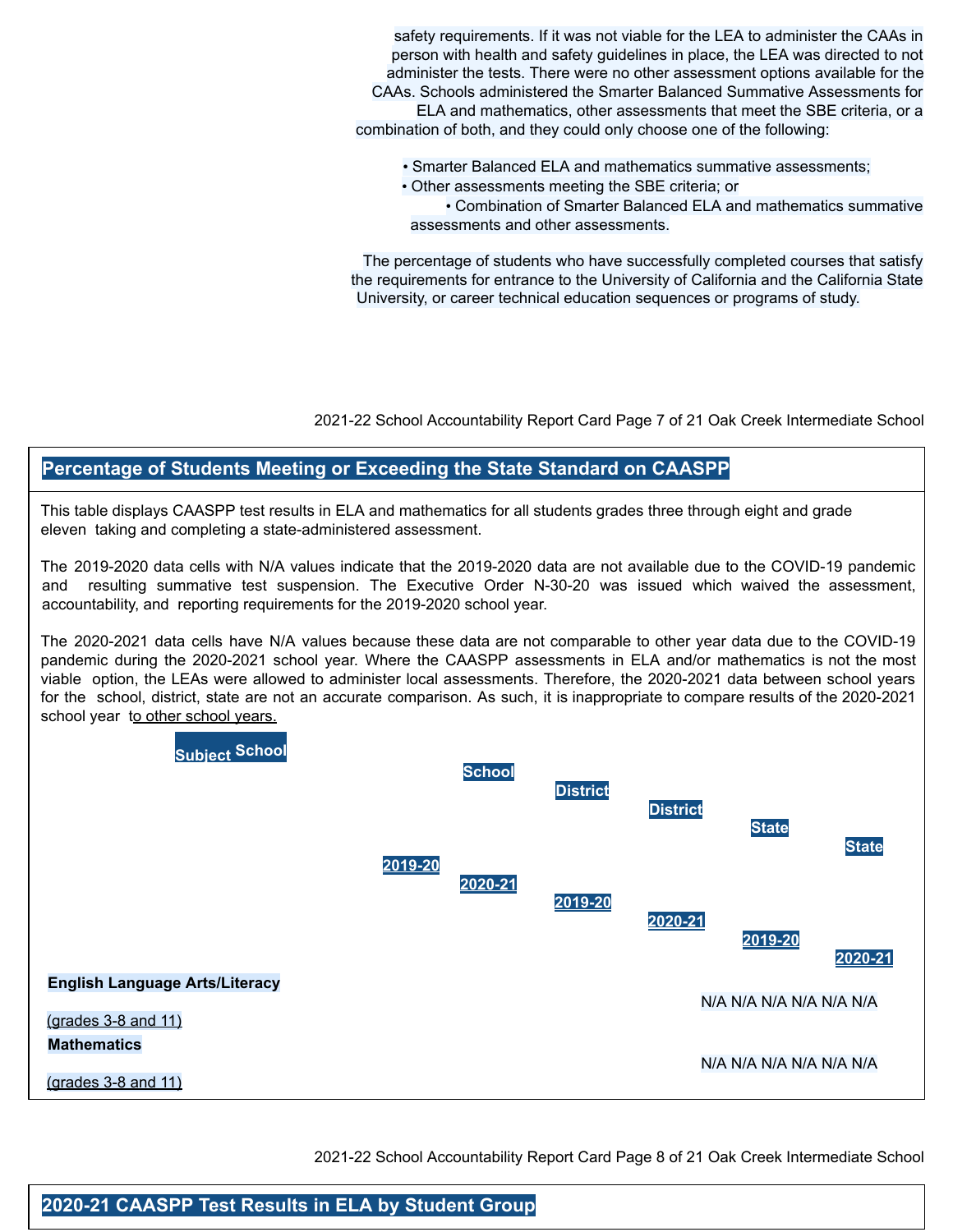This table displays CAASPP test results in ELA by student group for students grades three through eight and grade eleven taking and completing a state-administered assessment. The CDE will populate this table for schools in cases where the school administered the CAASPP assessment. In cases where the school administered a local assessment instead of CAASPP, the CDE will populate this table with "NT" values, meaning this school did not test students using the CAASPP. See the local assessment(s) table for more information.



2021-22 School Accountability Report Card Page 9 of 21 Oak Creek Intermediate School

**2020-21 CAASPP Test Results in Math by Student Group**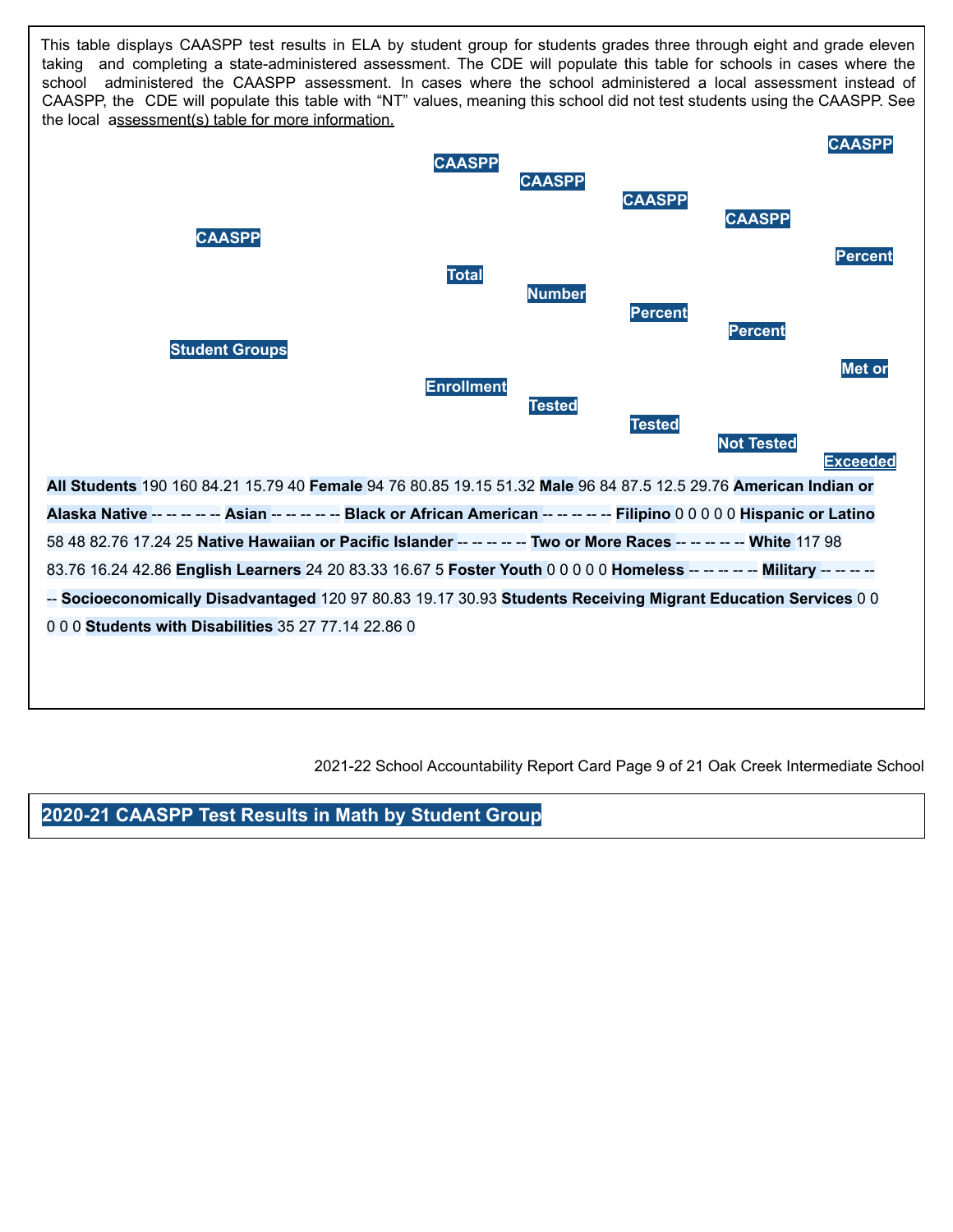This table displays CAASPP test results in Math by student group for students grades three through eight and grade eleven taking and completing a state-administered assessment. The CDE will populate this table for schools in cases where the school administered the CAASPP assessment. In cases where the school administered a local assessment instead of CAASPP, the CDE will populate this table with "NT" values, meaning this school did not test students using the CAASPP. See the local assessment(s) table for more information.



#### **2020-21 Local Assessment Test Results in ELA by Student Group**

This table displays Local Assessment test results in ELA by student group for students grades three through eight and grade eleven. LEAs/schools will populate this table for schools in cases where the school administered a local assessment. In cases where the school administered the CAASPP assessment, LEAs/schools will populate this table with "N/A" values in all cells, meaning this table is Not Applicable for this school.

**All Students** N/A N/A N/A N/A N/A **Female** N/A N/A N/A N/A N/A **Male** N/A N/A N/A N/A N/A **American Indian or Alaska Native** N/A N/A N/A N/A N/A **Asian** N/A N/A N/A N/A N/A **Black or African American** N/A N/A N/A N/A N/A **Filipino** N/A N/A N/A N/A N/A **Hispanic or Latino** N/A N/A N/A N/A N/A

| 2021-22 School Accountability Report Card Page 10 of 21 Oak Creek Intermediate School |     |     |     |     |     |  |
|---------------------------------------------------------------------------------------|-----|-----|-----|-----|-----|--|
| <b>Native Hawaiian or Pacific Islander</b>                                            | N/A | N/A | N/A | N/A | N/A |  |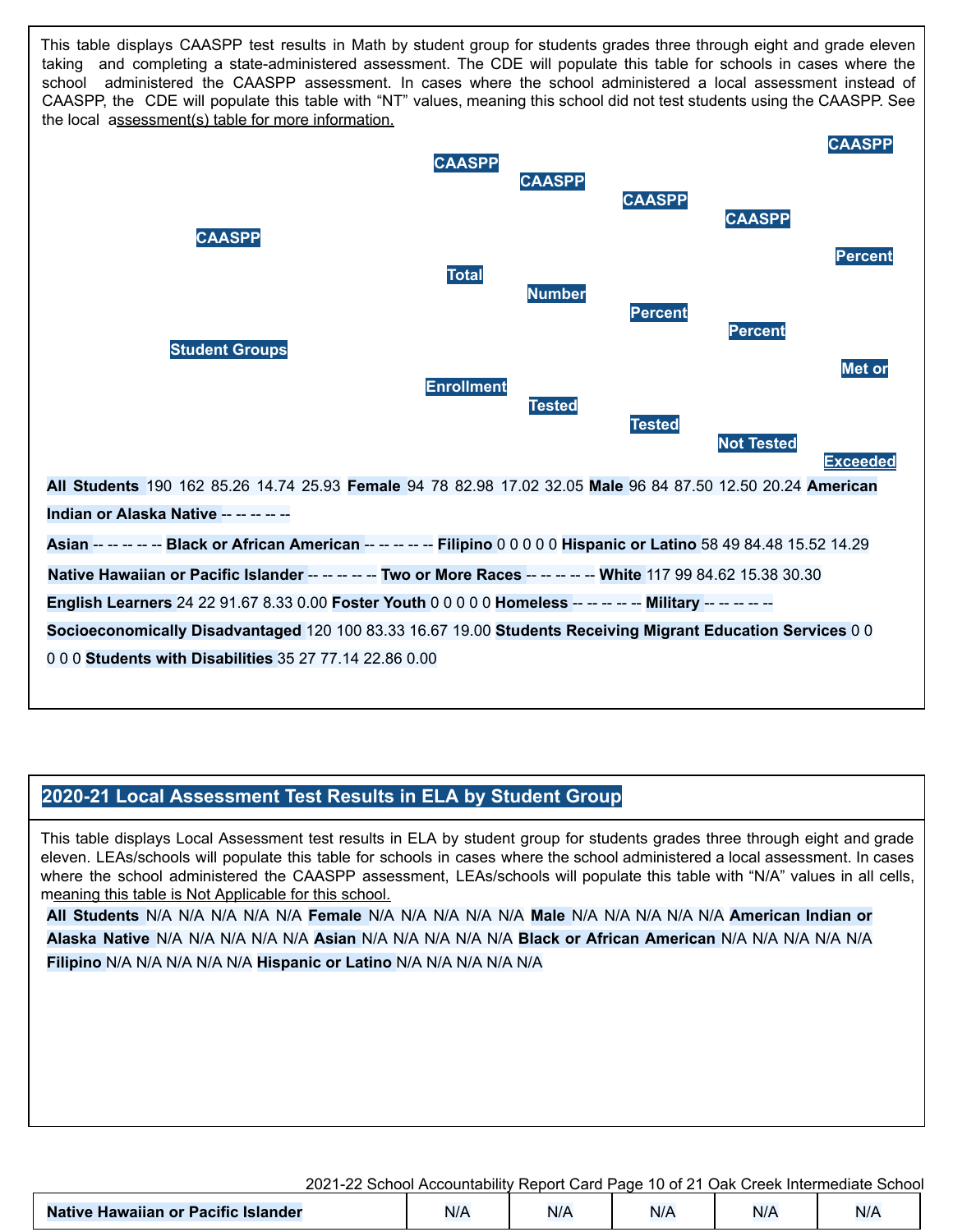| <b>Two or More Races</b>                             | N/A | N/A | N/A | N/A | N/A |
|------------------------------------------------------|-----|-----|-----|-----|-----|
| <b>White</b>                                         | N/A | N/A | N/A | N/A | N/A |
| <b>English Learners</b>                              | N/A | N/A | N/A | N/A | N/A |
| <b>Foster Youth</b>                                  | N/A | N/A | N/A | N/A | N/A |
| <b>Homeless</b>                                      | N/A | N/A | N/A | N/A | N/A |
| <b>Military</b>                                      | N/A | N/A | N/A | N/A | N/A |
| <b>Socioeconomically Disadvantaged</b>               | N/A | N/A | N/A | N/A | N/A |
| <b>Students Receiving Migrant Education Services</b> | N/A | N/A | N/A | N/A | N/A |
| <b>Students with Disabilities</b>                    | N/A | N/A | N/A | N/A | N/A |

\*At or above the grade-level standard in the context of the local assessment administered.

### **2020-21 Local Assessment Test Results in Math by Student Group**

This table displays Local Assessment test results in Math by student group for students grades three through eight and grade eleven. LEAs/schools will populate this table for schools in cases where the school administered a local assessment. In cases where the school administered the CAASPP assessment, LEAs/schools will populate this table with "N/A" values in all cells, meaning this table is Not Applicable for this school.

**All Students** N/A N/A N/A N/A N/A **Female** N/A N/A N/A N/A N/A **Male** N/A N/A N/A N/A N/A **American Indian or Alaska Native** N/A N/A N/A N/A N/A **Asian** N/A N/A N/A N/A N/A **Black or African American** N/A N/A N/A N/A N/A **Filipino** N/A N/A N/A N/A N/A **Hispanic or Latino** N/A N/A N/A N/A N/A **Native Hawaiian or Pacific Islander** N/A N/A N/A N/A N/A **Two or More Races** N/A N/A N/A N/A N/A **White** N/A N/A N/A N/A N/A **English Learners** N/A N/A N/A N/A N/A **Foster Youth** N/A N/A N/A N/A N/A **Homeless** N/A N/A N/A N/A N/A **Military** N/A N/A N/A N/A N/A **Socioeconomically Disadvantaged** N/A N/A N/A N/A N/A **Students Receiving Migrant Education Services** N/A N/A N/A N/A N/A **Students with Disabilities** N/A N/A N/A N/A N/A \*At or above the grade-level standard in the context of the local assessment administered.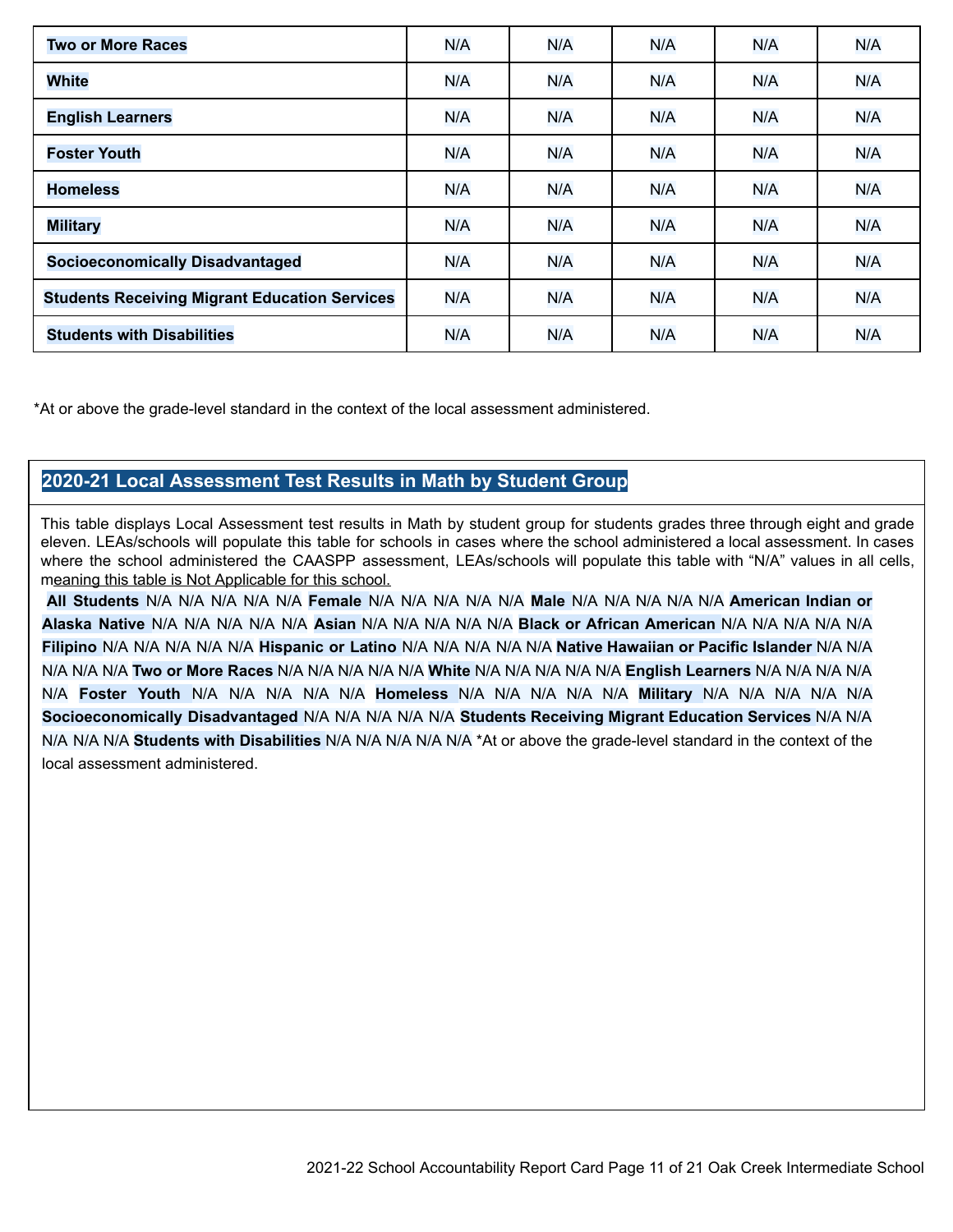### **CAASPP Test Results in Science for All Students**

This table displays the percentage of all students grades five, eight, and High School meeting or exceeding the State Standard.

The 2019-2020 data cells with N/A values indicate that the 2019-2020 data are not available due to the COVID-19 pandemic and resulting summative testing suspension. The Executive Order N-30-20 was issued which waived the assessment, accountability, and reporting requirements for the 2019-2020 school year.





**2020-21 CAASPP Test Results in Science by Student Group**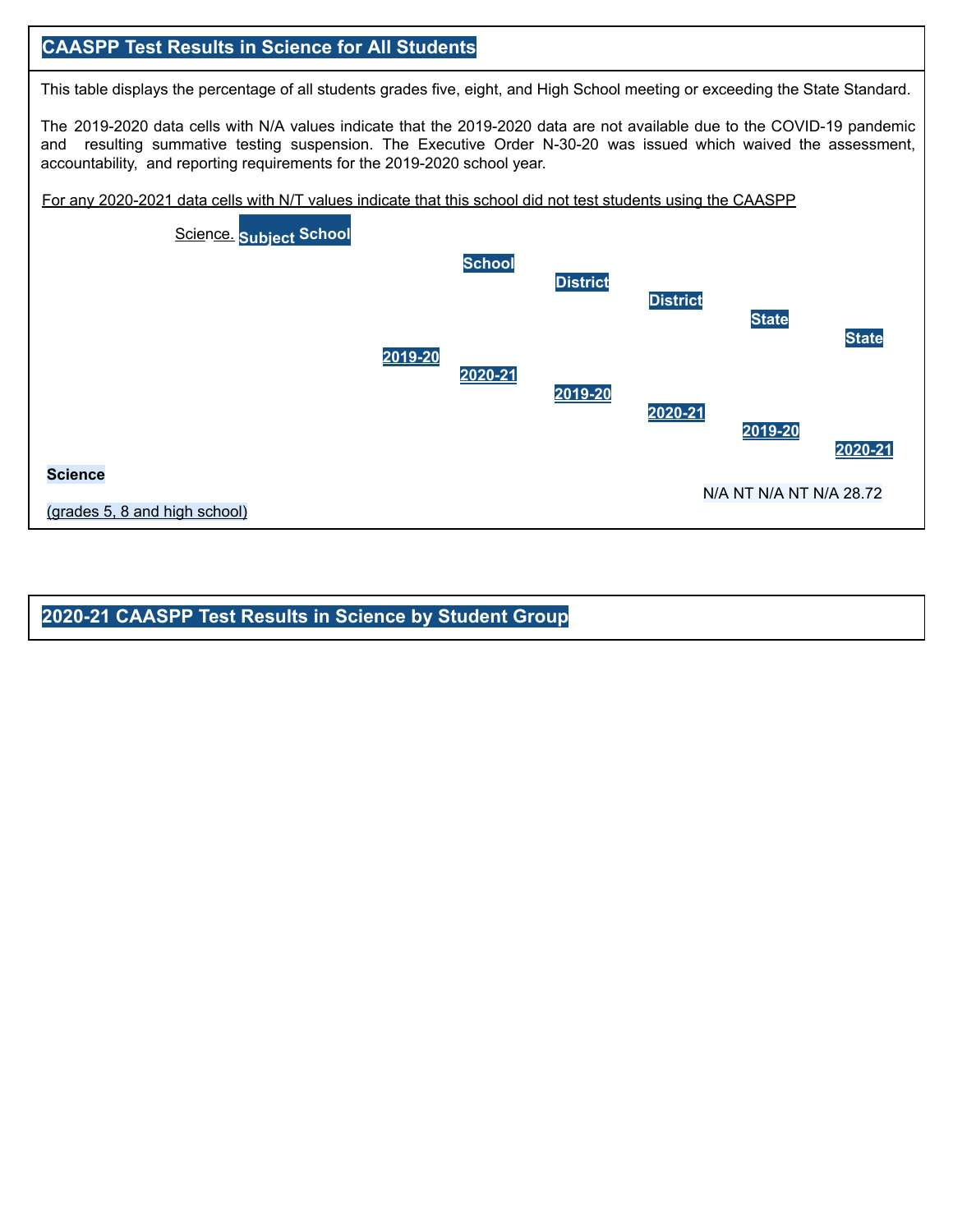

### 2021-22 School Accountability Report Card Page 12 of 21 Oak Creek Intermediate School **B. Pupil Outcomes State Priority: Other Pupil Outcomes**

The SARC provides the following information relevant to the State priority: Other Pupil Outcomes (Priority 8): Pupil outcomes in the subject area of physical education.



### **C. Engagement State Priority: Parental Involvement**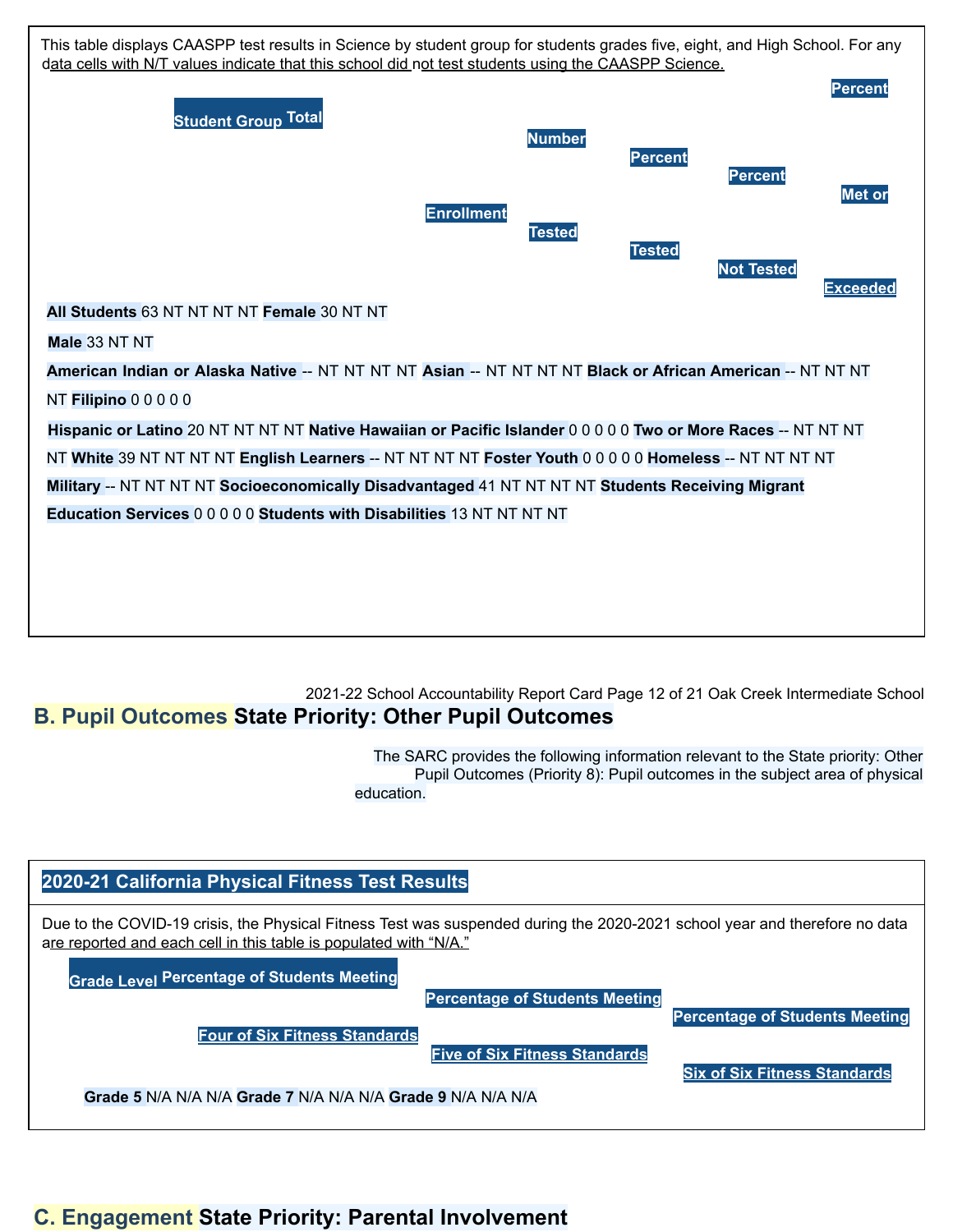The SARC provides the following information relevant to the State priority: Parental Involvement (Priority 3): Efforts the school district makes to seek parent input in making decisions regarding the school district and at each school site.

#### **2021-22 Opportunities for Parental Involvement**

OCI works diligently to maintain open and clear communication with the school community. This is an example of what we offer on a regular basis. A variety of communication channels are utilized including an online parent portal, regular progress reports, newsletters, Blackboard Connect automated phone, text, and email system, flyers, Sierra News Online, Sierra Star newspaper, Parent conferences twice annually, mass email, Facebook updates, a school calendar that is sent home monthly and posted on the district website, and OCI website. Parents are encouraged to take an active role in their child's education while enrolled at OCI. Parent Volunteers are encouraged to work in the classrooms with individual and small groups of students. The following opportunities are available to parents:

Parent Teacher Club School Site Council Volunteering to work with small groups in and out of the classroom Pentathlon team coach Dance Chaperones Field trip Chaperones Ski School instructors Fundraising Opportunities After School Clubs

The principal has an open door policy where students feel safe to report and work on interpersonal challenges through office visits, email, and text messaging. OCI has a theme of "PACK Pride", Personal Best, Academic Excellence, Character, and Kindness. Assemblies are held quarterly to recognize Pack Pride Students for achievement and improvement. A counselor is on campus daily to meet with students who are struggling socially and emotionally. The ASB and Leadership class plan fun, positive activities throughout the year in order to help contribute to a positive school climate such as school dances (covid permitting), spirit days, community events, color run, and canned food drives, and the Spring Fling. OCI participates in inter school sports programs competing against other mountain area schools. The Mountain Area Ski School (MASS) has been operating at Badger Pass Ski Area in Yosemite for decades. OCI participates annually in the ski school during the winter months. OCI partners with Yosemite High School for instrumental music instruction. Students can choose to participate in the

2021-22 School Accountability Report Card Page 13 of 21 Oak Creek Intermediate School

#### **2021-22 Opportunities for Parental Involvement**

Band elective at YHS or choose one of the other electives on campus during first period. OCI has developed a wide elective course offering including Cadet Corps, Health and Fitness, Drama, Yearbook / Photo, Web Design, Scale Drawing and Model Building, Spanish, and Leadership in addition to Band.

#### **2020-21 Chronic Absenteeism by Student Group**

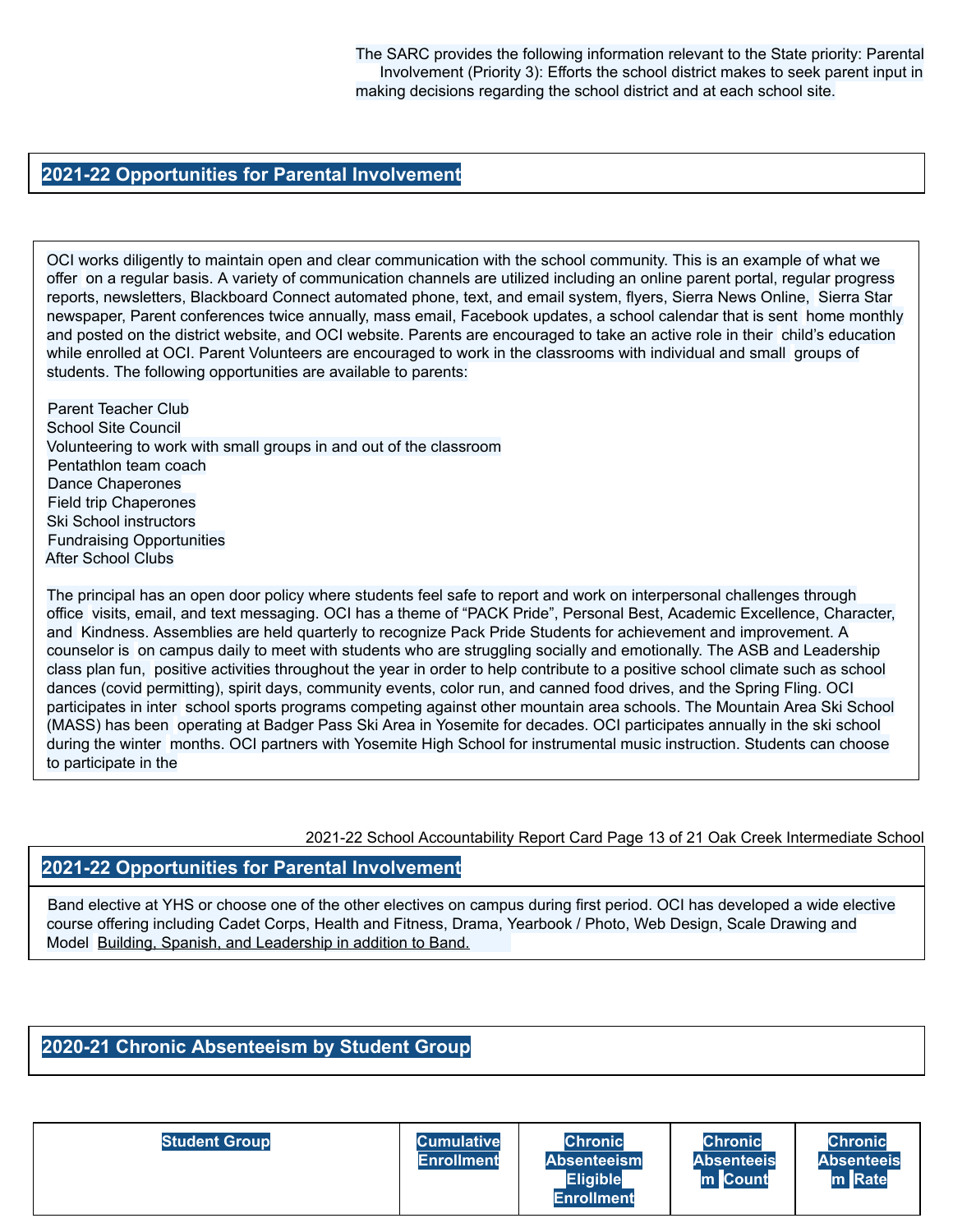| <b>All Students</b>                                            | 211                     | 196            | 49             | 25.0  |
|----------------------------------------------------------------|-------------------------|----------------|----------------|-------|
| <b>Female</b>                                                  | 105                     | 98             | 25             | 25.5  |
| <b>Male</b>                                                    | 106                     | 98             | 24             | 24.5  |
| American Indian or Alaska Native                               | 6                       | 6              | 3              | 50.0  |
| <b>Asian</b>                                                   | 5                       | $\overline{4}$ | 0              | 0.0   |
| <b>Black or African American</b>                               | 3                       | 3              | $\overline{0}$ | 0.0   |
| <b>Filipino</b>                                                | $\overline{\mathbf{0}}$ | $\overline{0}$ | $\overline{0}$ | 0.0   |
| <b>Hispanic or Latino</b>                                      | 61                      | 59             | 14             | 23.7  |
| Native Hawaiian or Pacific Islander                            | $\overline{1}$          | $\mathbf{1}$   | $\overline{0}$ | 0.0   |
| <b>Two or More Races</b>                                       | $\overline{4}$          | $\overline{2}$ | 0              | 0.0   |
| <b>White</b>                                                   | 131                     | 121            | 32             | 26.4  |
| <b>English Learners</b>                                        | 25                      | 25             | 5              | 20.0  |
| <b>Foster Youth</b>                                            | $\overline{O}$          | $\overline{0}$ | 0              | 0.0   |
| <b>Homeless</b>                                                | $\overline{2}$          | $\overline{2}$ | $\overline{2}$ | 100.0 |
| <b>Socioeconomically Disadvantaged</b>                         | 135                     | 129            | 41             | 31.8  |
| <b>Students Receiving Migrant Education</b><br><b>Services</b> | $\overline{O}$          | $\overline{0}$ | $\overline{0}$ | 0.0   |
| <b>Students with Disabilities</b>                              | 40                      | 37             | 12             | 32.4  |

### **C. Engagement State Priority: School Climate**

The SARC provides the following information relevant to the State priority: School Climate (Priority 6):

- Pupil suspension rates;
- Pupil expulsion rates; and
- Other local measures on the sense of safety

2021-22 School Accountability Report Card Page 14 of 21 Oak Creek Intermediate School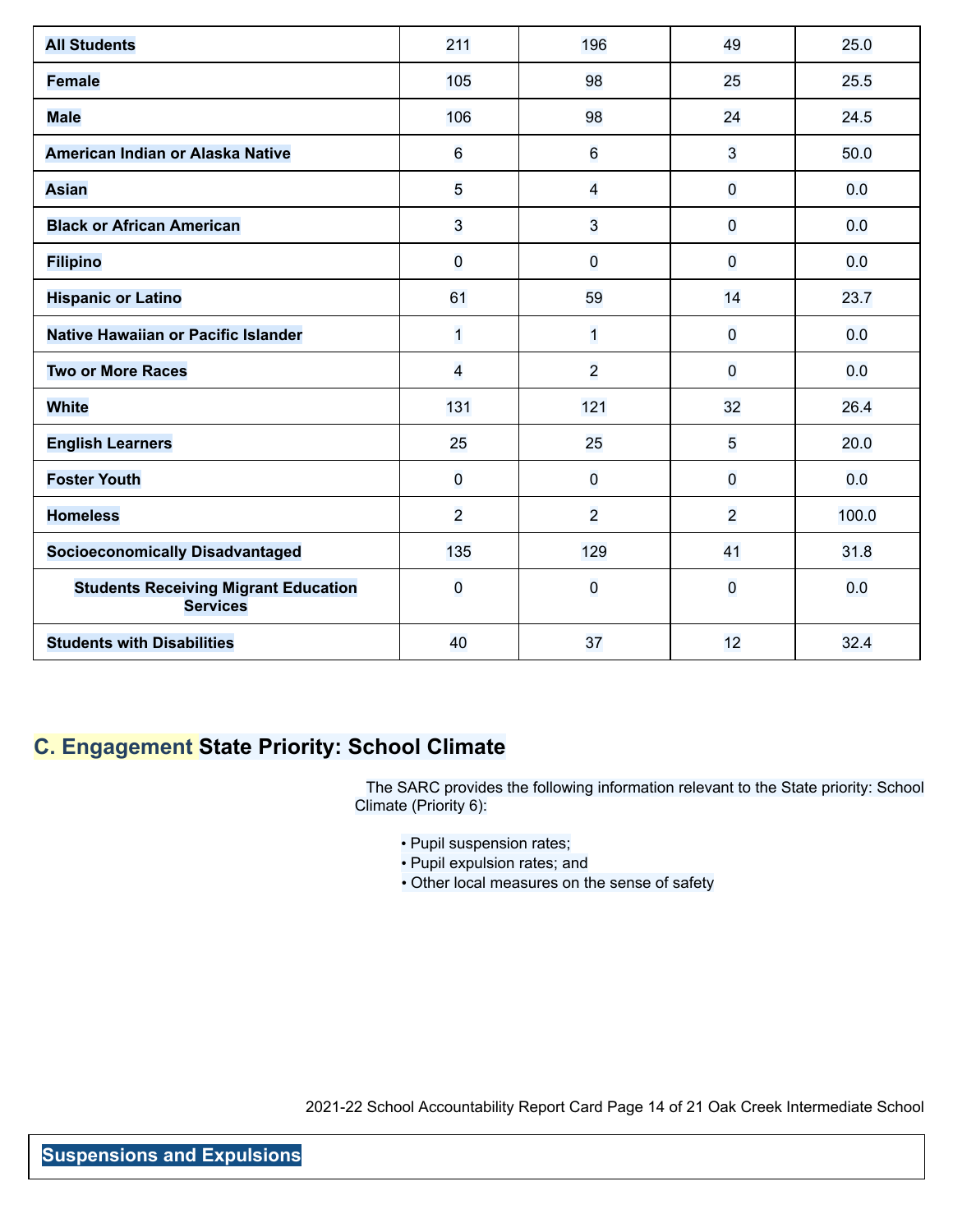

#### **2020-21 Suspensions and Expulsions by Student Group**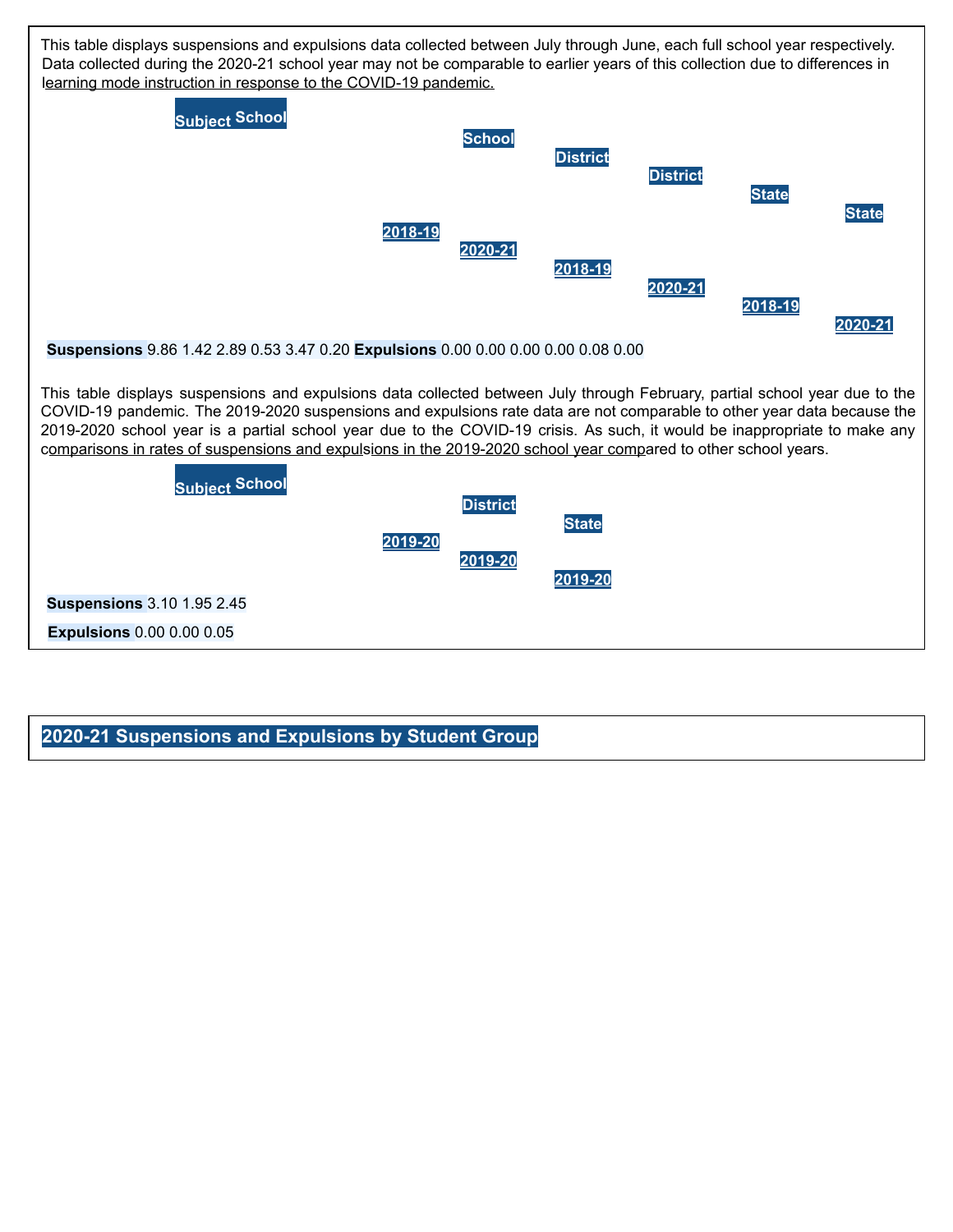#### **Student Group Suspensions Rate Expulsions Rate**

**All Students** 1.42 0.00 **Female** 0.00 0.00 **Male** 2.83 0.00 **American Indian or Alaska Native** 0.00 0.00 **Asian** 0.00 0.00 **Black or African American** 0.00 0.00 **Filipino** 0.00 0.00 **Hispanic or Latino** 1.64 0.00 **Native Hawaiian or Pacific Islander** 0.00 0.00 **Two or More Races** 0.00 0.00 **White** 1.53 0.00 **English Learners** 0.00 0.00 **Foster Youth** 0.00 0.00 **Homeless** 0.00 0.00 **Socioeconomically Disadvantaged**

**Students Receiving Migrant Education Services** 0.00 0.00 **Students with Disabilities**

2021-22 School Accountability Report Card Page 15 of 21 Oak Creek Intermediate School

#### **2021-22 School Safety Plan**

The School Safety Plan is the District Safety Plan. It is reviewed and updated annually. It was approved by the Board of Trustees at their November meeting. OCI keeps an emergency binder in the office that details the safety plan and provides information to first responders including electrical and water shut off information and keys to all buildings. Safety is discussed at staff meetings and shared with students at our PBIS rotation schedule on the first day of school. Safety drills are conducted monthly. The district safety plan is constantly updated. The district purchased Catapult, a safety communications system that allows us to account for all students in case of an emergency. Catapult makes communication easy during a crisis and will help to keep our campus safe.



This table displays the 2018-19 average class size and class size distribution. The columns titled "Number of Classes" indicates how many classes fall into each size category (a range of total students per classroom). At the secondary school level, this information is reported by subject area rather than grade level.



**English Language Arts** 21 2 3 1 **Mathematics** 25 1 3 1 **Science** 32 2 2 **Social Science** 32 2 2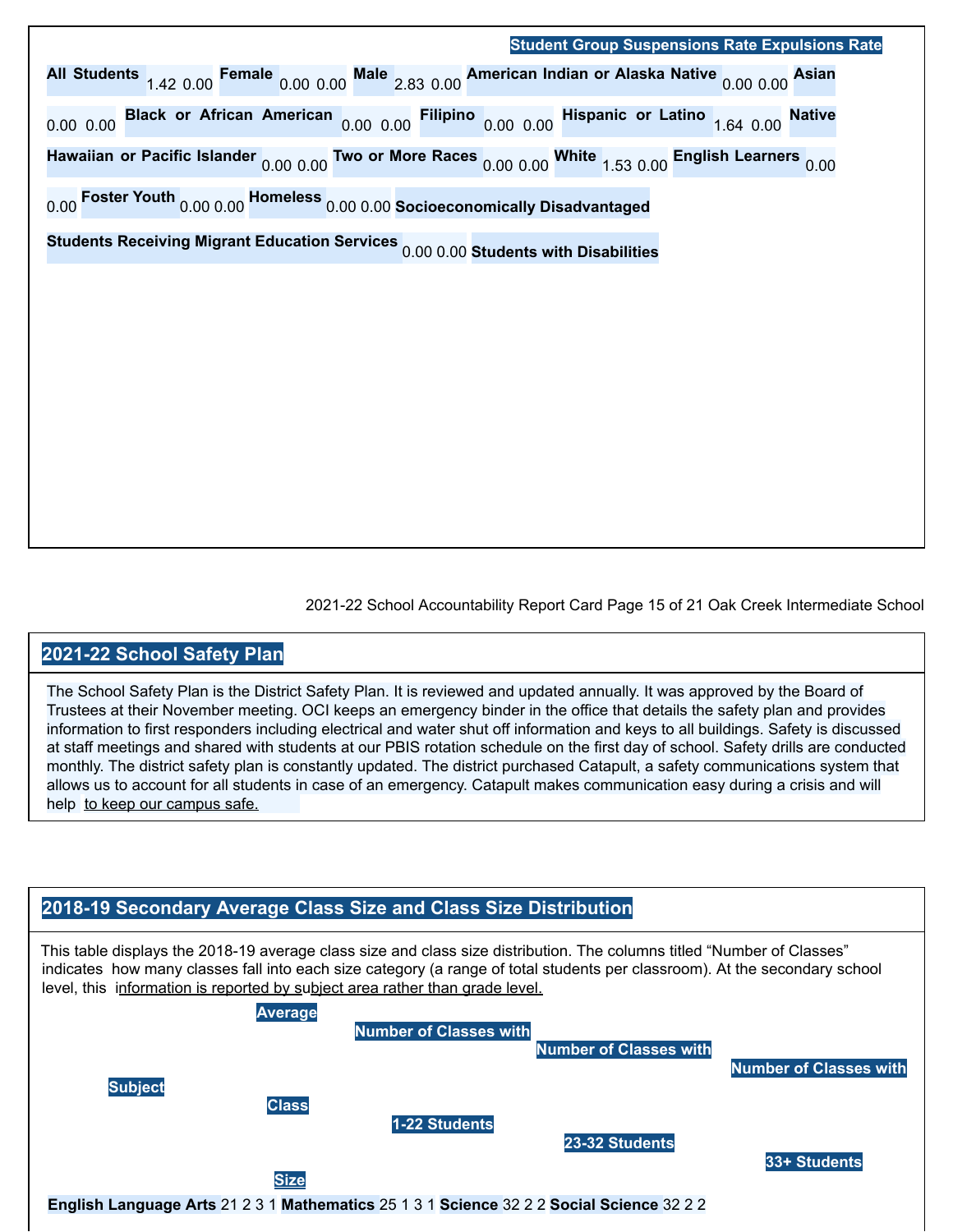#### **2019-20 Secondary Average Class Size and Class Size Distribution**

This table displays the 2019-20 average class size and class size distribution. The columns titled "Number of Classes" indicates how many classes fall into each size category (a range of total students per classroom). At the secondary school level, this information is reported by subject area rather than grade level.



2021-22 School Accountability Report Card Page 16 of 21 Oak Creek Intermediate School



#### **2020-21 Ratio of Pupils to Academic Counselor**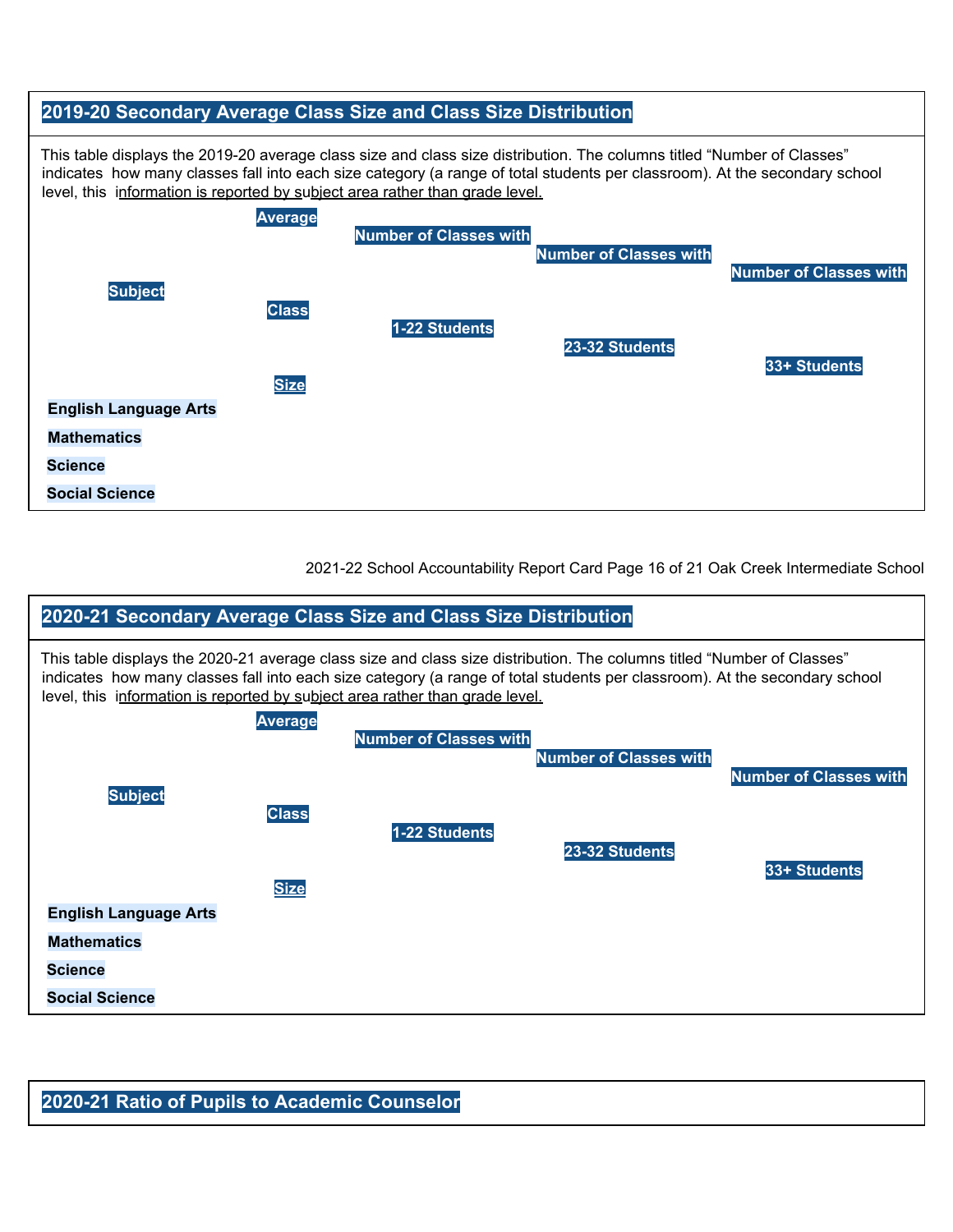This table displays the ratio of pupils to Academic Counselor. One full time equivalent (FTE) equals one staff member working full time; one FTE could also represent two staff members who each work 50 percent of full time.

**Title Ratio**

**Pupils to Academic Counselor**

| 2020-21 Student Support Services Staff                                                                                                                                                                                                          |
|-------------------------------------------------------------------------------------------------------------------------------------------------------------------------------------------------------------------------------------------------|
| This table displays the number of FTE support staff assigned to this school. One full time equivalent (FTE) equals one<br>staff member working full time; one FTE could also represent two staff members who each work 50 percent of full time. |
| <b>Title Number of FTE Assigned to School</b>                                                                                                                                                                                                   |
| Counselor (Academic, Social/Behavioral or Career Development)<br><b>Library Media Teacher</b>                                                                                                                                                   |
| (Librarian) <sub>n</sub> Library Media Services Staff (Paraprofessional) <sub>0</sub> Psychologist <sub>0</sub> Social Worker <sub>0</sub>                                                                                                      |
| Speech/Language/Hearing Specialist $_0$ Resource Specialist (non-teaching) $_0$ Other $_{0.3}$                                                                                                                                                  |
|                                                                                                                                                                                                                                                 |
|                                                                                                                                                                                                                                                 |
|                                                                                                                                                                                                                                                 |

2021-22 School Accountability Report Card Page 17 of 21 Oak Creek Intermediate School

### **2019-20 Expenditures Per Pupil and School Site Teacher Salaries** This table displays the 2019-20 expenditures per pupil and average teach salary for this school. Cells with N/A values do not require data. **Total Expenditures Expenditures Average Level Expenditures Per Pupil Per Pupil Teacher Per Pupil (Restricted) (Unrestricted) Salary School Site** \$11,778.95 \$2,508.12 \$9,270.83 \$68,467 **District** N/A N/A \$9,608.79 \$63,980 **Percent Difference - School Site and District** N/A N/A -3.6 6.8 **State** \$8,444 \$72,352 **Percent Difference - School Site and State** N/A N/A 9.3 -5.5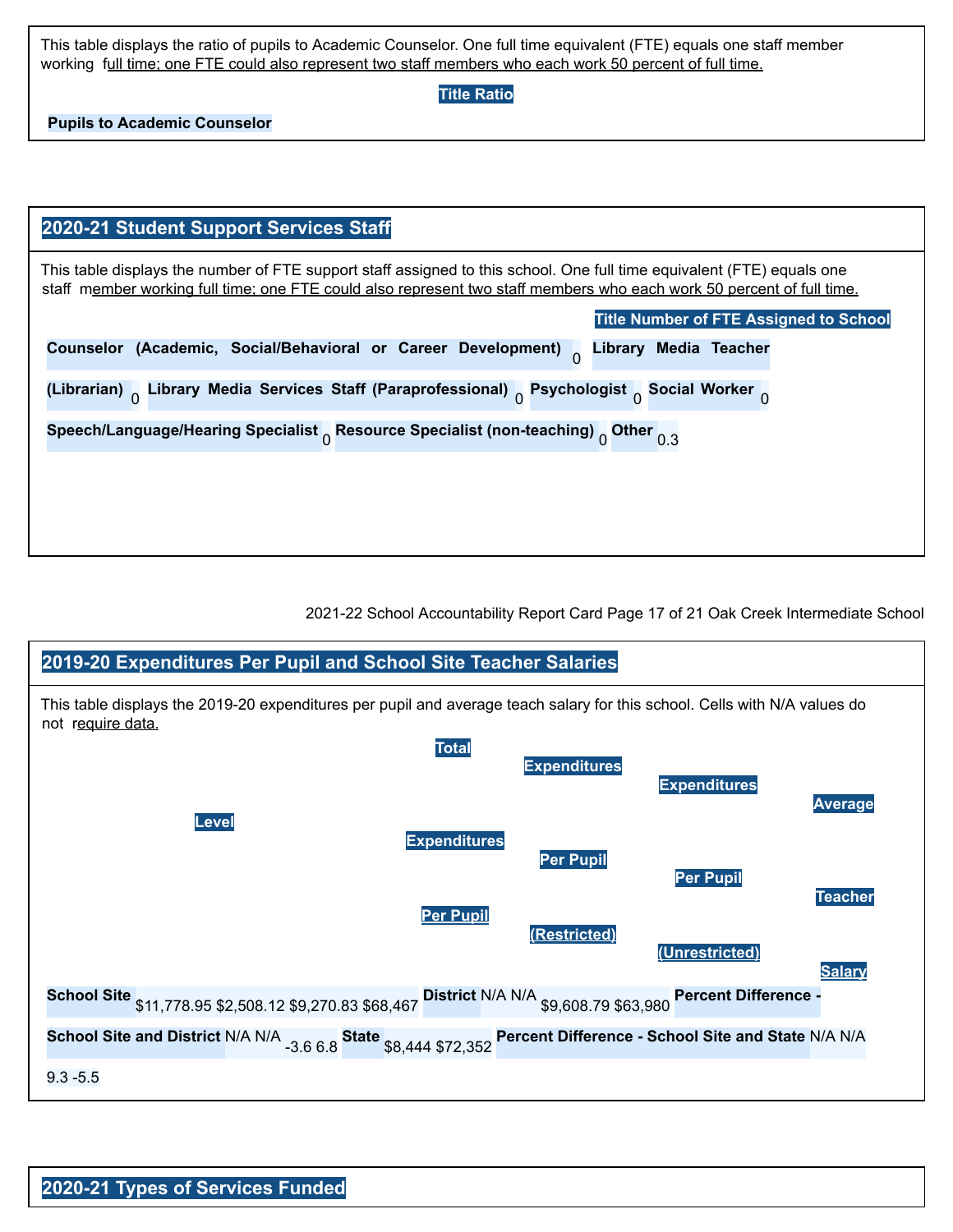The District's and the school's adopted mission statement both guides and drives the actions of Oak Creek Intermediate School. Regularly scheduled meetings involving site and district leadership allowing maximum communication resulting in the alignment of site level policies and practices with the mission and goals of the District. To ensure collaboration among those who will support our students and our families, Oak Creek Intermediate School maintains necessary committees that meet regularly to coordinate varying ares of program responsibility. Membership on these committees includes site administration, certificated and classified personnel, parents and community members. Additionally, Oak Creek Intermediate involves parents, certificated personnel, and classified staff members to serve jointly on the school site council, where they process the creation, evaluation, and revision of programs that further the mission statement of both the school and the District. The SSC annually reviews the school site plan in terms of effectiveness in providing all students the opportunity to achieve high standards.

We provide services for Math and Reading intervention as well as EL services. The district also provides a mental health counselor and a behavior IA to assist our students that are in need of those services.

| 2019-20 Teacher and Administrative Salaries                                                                                                                                                              |
|----------------------------------------------------------------------------------------------------------------------------------------------------------------------------------------------------------|
| This table displays the 2019-20 Teacher and Administrative salaries. For detailed information on salaries, see the<br>CDE Certification Salaries & Benefits web page at http://www.cde.ca.gov/ds/fd/cs/. |
| <b>State Average</b><br><b>Category District</b><br>for Districts<br><b>Amount</b>                                                                                                                       |
| in Same Category<br>Beginning Teacher Salary \$42,679 \$47,265 Mid-Range Teacher Salary \$60,685 \$69,813 Highest Teacher                                                                                |
| Salary \$80,491 \$91,237 Average Principal Salary (Elementary) \$97,349 \$113,466                                                                                                                        |
| Average Principal Salary (Middle) \$97,349 \$115,186 Average Principal Salary (High) \$0 \$0 Superintendent                                                                                              |
| Salary \$136,446 \$131,359 Percent of Budget for Teacher Salaries 32% 30% Percent of Budget for                                                                                                          |
| <b>Administrative Salaries 6% 7%</b>                                                                                                                                                                     |
|                                                                                                                                                                                                          |
|                                                                                                                                                                                                          |
|                                                                                                                                                                                                          |

2021-22 School Accountability Report Card Page 18 of 21 Oak Creek Intermediate School

#### **Professional Development**

Professional Development is accomplished through specific content area training and school wide training. Starting in 2015- 2016 the district provided training in CPM Math for our 6-8 teachers. The Math teachers we also given 2 planning days per year to meet and collaborate. We adopted a new ELA program in 2017-2018 and have dedicated 1 day of training as well as webinars with the publisher. A team of admin and teachers are meeting and receiving training for EL strategies as well as working with Madera County Staff to plan and refine our EL intervention. Staff meets regularly by department to plan and talk strategy. The PBIS team has provided monthly training and discussion to move forward. Individuals and teams have attended conferences and workshops related to their specific grade level or specialty. Our special education staff has attended Linda Mood Bell workshops, CPI, and other related training. Teachers have visited classrooms and done observations at other schools to either view new programs or get ideas to implement new programs. A team of special education teachers and regular education teachers attended a conference on inclusion. Accelerated Reader has trained our Special Ed Staff in the current version of AR and AM. iReady trainers have conducted webinars to update our staff on the program and train them in their use. We looked at our writing scores and came up with ideas and strategies to improve our quarterly writing prompts. We have added technology lessons that include Distance Learning tips and techniques. We are constantly learning to use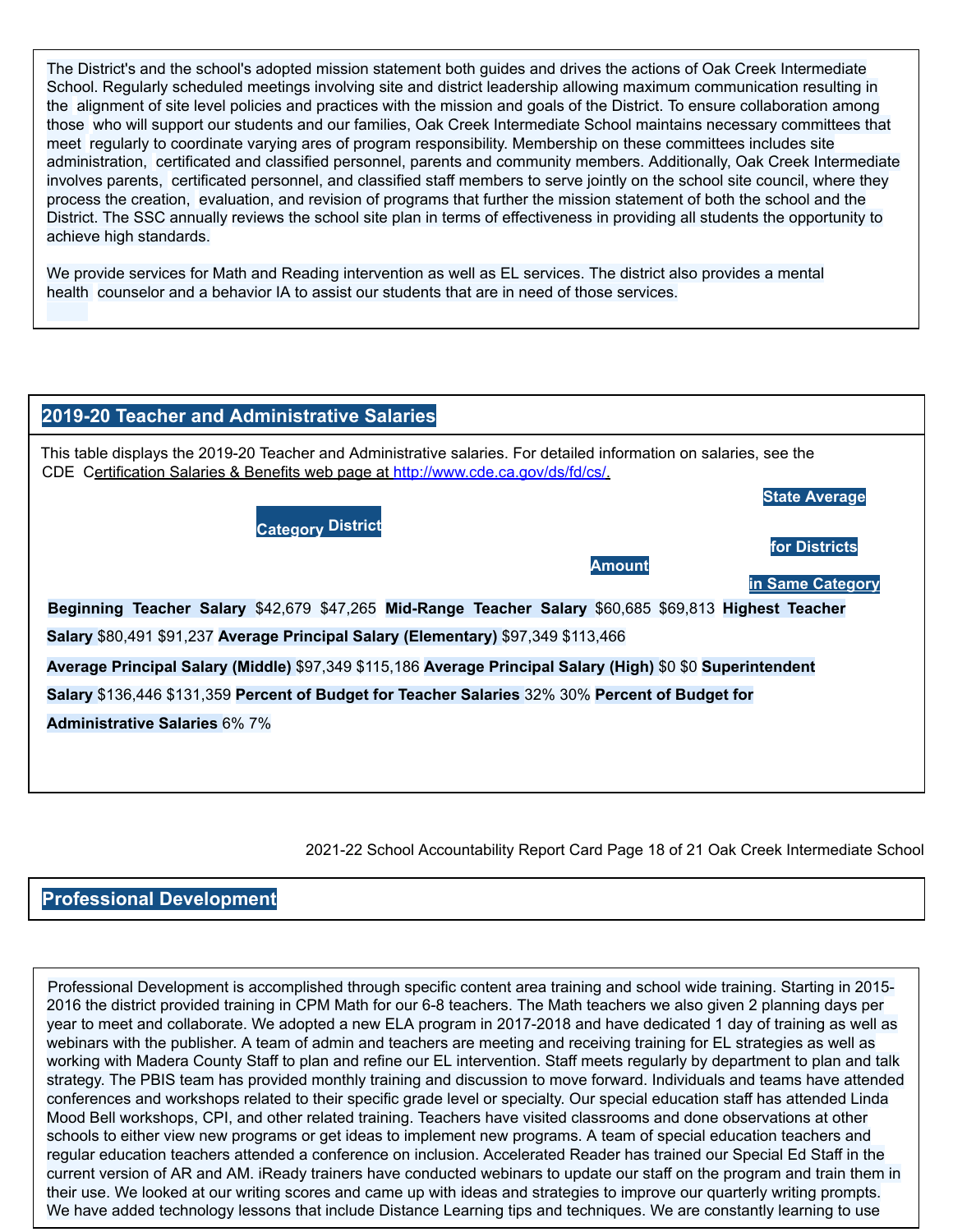|  |  |  | the many features of Google Classroom and various other tech tools. |  |
|--|--|--|---------------------------------------------------------------------|--|
|  |  |  |                                                                     |  |

This table displays the number of school days dedicated to staff development and continuous improvement.

| <b>Subject</b>                                                                            | 2019-20 | 2020-21 | 2021-22 |
|-------------------------------------------------------------------------------------------|---------|---------|---------|
| Number of school days dedicated to Staff Development and Continuous<br><b>Improvement</b> |         |         |         |

# **Bass Lake Joint Union Elementary School**

### **District 2020-21 Local Accountability Report Card (LARC) Addendum**

### **Local Accountability Report Card (LARC) Addendum**

**2020-21 Local Accountability Report Card (LARC) Addendum Overview**



On July 14, 2021, the California State Board of Education (SBE) determined that the California Department of Education (CDE) will use the SARC as the mechanism to conduct a one-time data collection of the LEA-level aggregate test results of all school's local assessments administered during the 2020–2021 school year in order to meet the federal Every Students Succeeds Act (ESSA) reporting requirement for the Local Educational Agency Accountability Report Cards (LARCs).

Each local educational agency (LEA) is responsible for preparing and posting their annual LARC in accordance with the federal ESSA. As a courtesy, the CDE prepares and posts the LARCs on behalf of all LEAs.

Only for the 2020–2021 school year and the 2020–2021 LARCs, LEAs are required to report their aggregate local assessments test results at the LEA-level to the CDE by populating the tables below via the SARC. These data will be used to meet the LEAs' federal requirement for their LARCs. Note that it is the responsibility of the school and LEA to ensure that all student privacy and suppression rules are in place when reporting data in Tables 3 and 4 in the Addendum, as applicable.

The tables below are not part of the SBE approved 2020–2021 SARC template but rather are the mechanism by which these required data will be collected from LEAs.

For purposes of the LARC and the following tables, an LEA is defined as a school district, a county office of education, or a direct funded charter school.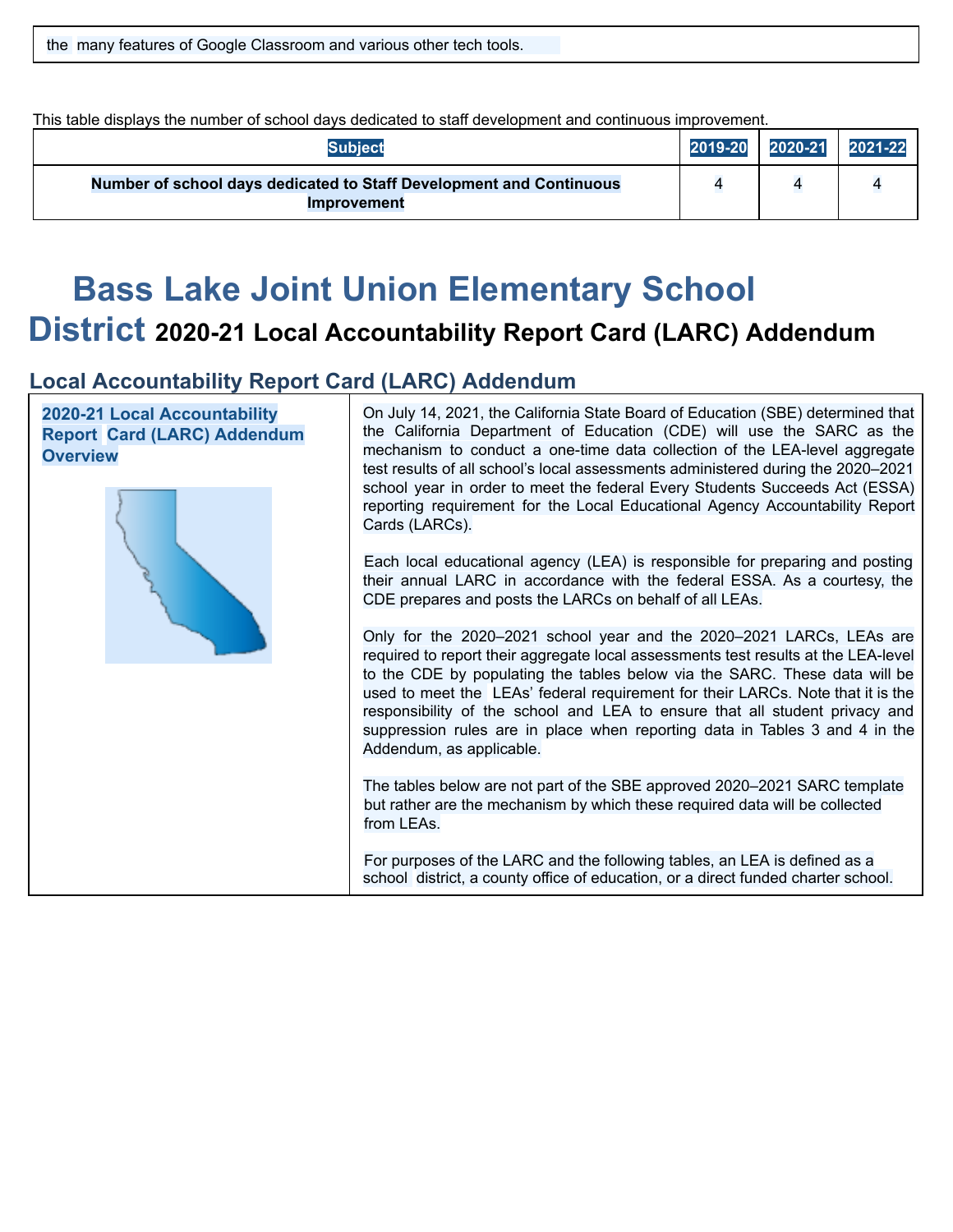2021-22 School Accountability Report Card Page 19 of 21 Oak Creek Intermediate School

### **2021-22 District Contact Information**

| <b>District Name</b>            | Bass Lake Joint Union Elementary School District |
|---------------------------------|--------------------------------------------------|
| <b>Phone Number</b>             | 559-642-1555                                     |
| <b>Superintendent</b>           | Randall M. Seals                                 |
| <b>Email Address</b>            | rseals@basslakesd.org                            |
| <b>District Website Address</b> | www.basslakeschooldistrict.com                   |

### **2020-21 CAASPP Test Results in ELA by Student Group**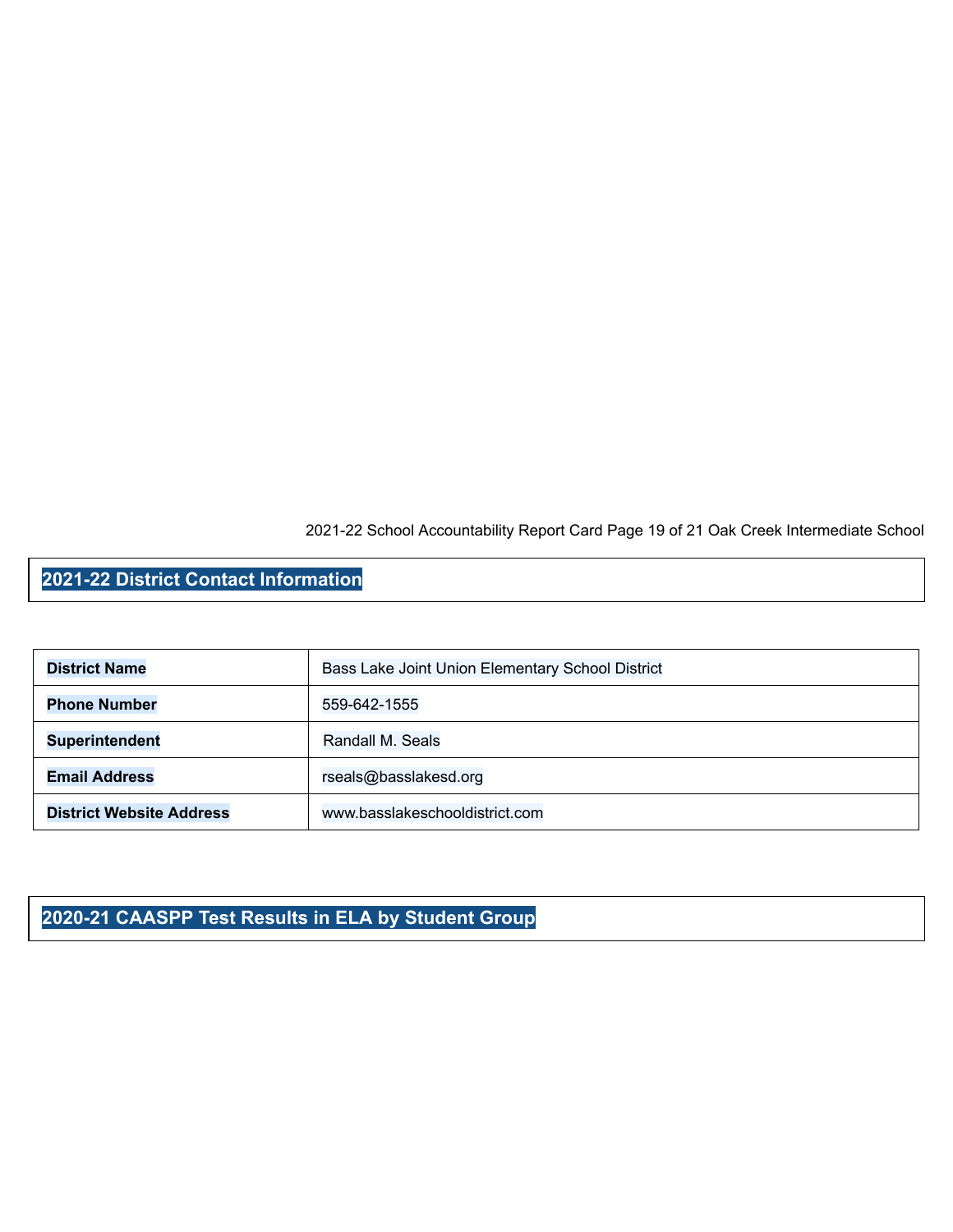This table displays CAASPP test results in ELA by student group for students grades three through eight and grade eleven taking and completing a state-administered assessment. The CDE will populate this table for schools in cases where the school administered the CAASPP assessment. In cases where the school administered a local assessment instead of CAASPP, the CDE will populate this table with "NT" values, meaning this school did not test students using the CAASPP. See the local assessment(s) table for more information.



2021-22 School Accountability Report Card Page 20 of 21 Oak Creek Intermediate School

### **2020-21 CAASPP Test Results in Math by Student Group**